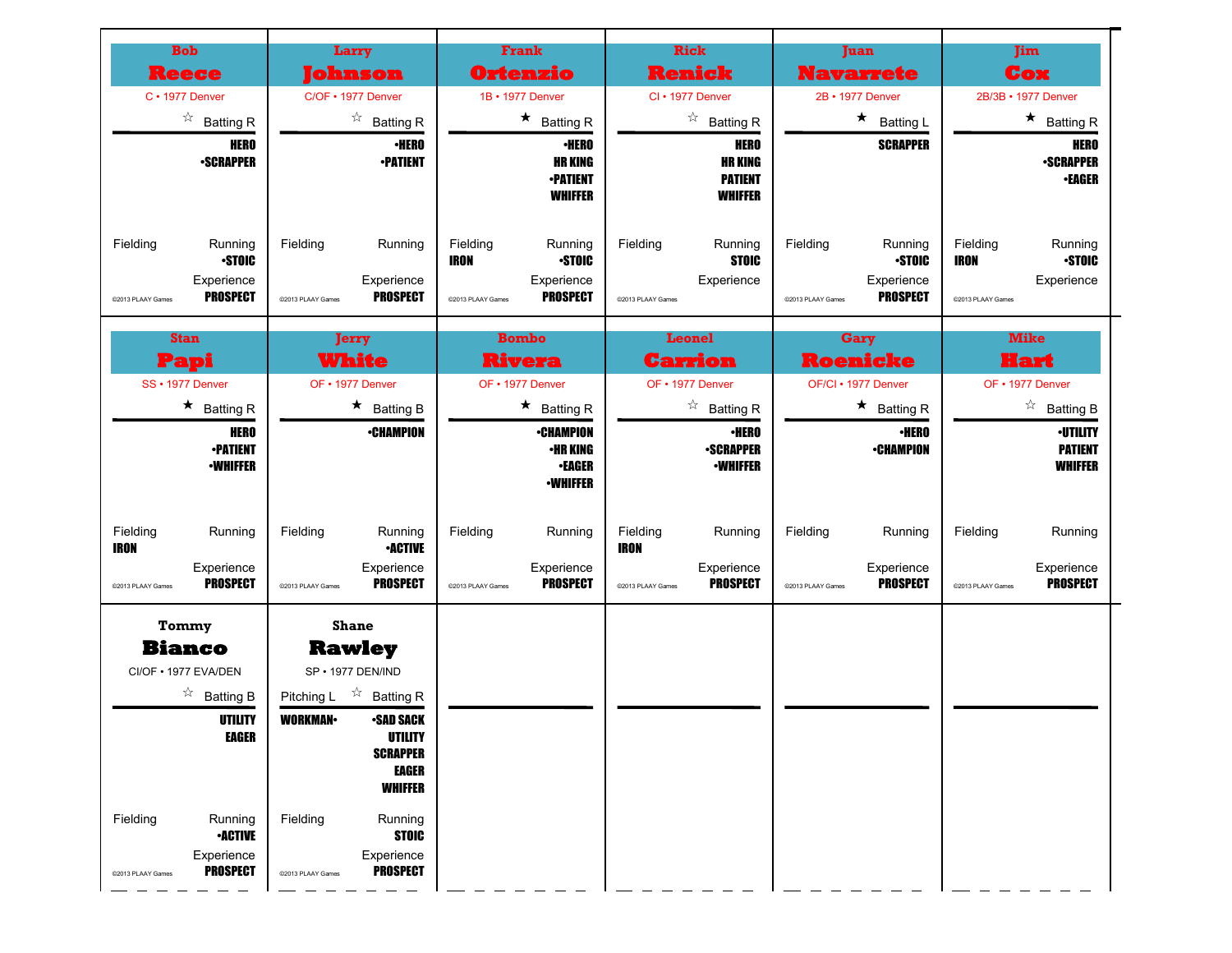| Tom                                                                                                                                                     | <b>Jeffrey</b>                                                                                                                                                               | <b>Dennis</b>                                                                                                                                                              | <b>Steve</b>                                                                                                                                                                   | <b>Don</b>                                                                                                                   | Terry                                                                                                                                                                       |
|---------------------------------------------------------------------------------------------------------------------------------------------------------|------------------------------------------------------------------------------------------------------------------------------------------------------------------------------|----------------------------------------------------------------------------------------------------------------------------------------------------------------------------|--------------------------------------------------------------------------------------------------------------------------------------------------------------------------------|------------------------------------------------------------------------------------------------------------------------------|-----------------------------------------------------------------------------------------------------------------------------------------------------------------------------|
| <b>Walker</b>                                                                                                                                           | Gingrich                                                                                                                                                                     | <b>Blair</b>                                                                                                                                                               | <b>Blateric</b>                                                                                                                                                                | <b>Demola</b>                                                                                                                | Enyart                                                                                                                                                                      |
| RP • 1977 Denver                                                                                                                                        | SP · 1977 Denver                                                                                                                                                             | SP/RP • 1977 Denver                                                                                                                                                        | RP • 1977 Denver                                                                                                                                                               | RP · 1977 Denver                                                                                                             | RP • 1977 Denver                                                                                                                                                            |
| Pitching R $\overrightarrow{x}$ Batting R<br>ACE<br><b>SCRAPPER</b><br><b>STAR</b><br>EAGER<br><b>FLASH</b><br><b>WHIFFER</b><br><b>CONTROL</b>         | Pitching R $\overrightarrow{x}$ Batting R<br><b>STRUGGLER</b><br><b>SAD SACK</b><br><b>CONTROL</b><br><b>·UTILITY</b><br><b>SCRAPPER</b><br><b>PATIENT</b><br><b>WHIFFER</b> | Pitching R $\overrightarrow{x}$ Batting R<br><b>WORKMAN</b><br><b>SAD SACK</b><br><b>CONTROL</b><br><b>UTILITY</b><br><b>SCRAPPER</b><br><b>•PATIENT</b><br><b>WHIFFER</b> | Pitching R $\star$ Batting R<br><b>WORKMAN-</b><br><b>SAD SACK</b><br><b>UTILITY</b><br><b>FLASH</b> •<br><b>CONTROL</b><br><b>SCRAPPER</b><br><b>•EAGER</b><br><b>WHIFFER</b> | Pitching R $\star$ Batting R<br><b>FLASH</b><br><b>SAD SACK</b><br><b>SCRAPPER</b><br><b>WILD</b><br>EAGER<br><b>WHIFFER</b> | Pitching L $\star$ Batting R<br><b>STRUGGLER</b><br><b>SAD SACK</b><br><b>WORKMAN</b><br><b>UTILITY</b><br><b>WILD</b><br><b>SCRAPPER</b><br><b>EAGER</b><br><b>WHIFFER</b> |
| Fielding<br>Running<br>STOIC<br>Experience<br>@2013 PLAAY Games                                                                                         | Fielding<br>Running<br><b>STOIC</b><br>Experience<br><b>PROSPECT</b><br>@2013 PLAAY Games                                                                                    | Fielding<br>Running<br><b>STOIC</b><br>Experience<br><b>PROSPECT</b><br>@2013 PLAAY Games                                                                                  | Fielding<br>Running<br><b>STOIC</b><br>Experience<br><b>PROSPECT</b><br>@2013 PLAAY Games                                                                                      | Fielding<br>Running<br><b>STOIC</b><br>Experience<br><b>PROSPECT</b><br>@2013 PLAAY Games                                    | Fielding<br>Running<br><b>STOIC</b><br>Experience<br><b>PROSPECT</b><br>@2013 PLAAY Games                                                                                   |
| <b>Mark</b>                                                                                                                                             | Dan                                                                                                                                                                          | Gerry                                                                                                                                                                      | <b>Toe</b>                                                                                                                                                                     | Larry                                                                                                                        | Chip                                                                                                                                                                        |
| <b>Ewell</b>                                                                                                                                            | <b>Gronlund</b>                                                                                                                                                              | <b>Hannahs</b>                                                                                                                                                             | <b>Keener</b>                                                                                                                                                                  | <b>Landreth</b>                                                                                                              | Lang                                                                                                                                                                        |
| RP · 1977 Denver                                                                                                                                        | SP · 1977 Denver                                                                                                                                                             | SP · 1977 Denver                                                                                                                                                           | SP · 1977 Denver                                                                                                                                                               | SP · 1977 Denver                                                                                                             | RP • 1977 Denver                                                                                                                                                            |
| Pitching R $\overrightarrow{x}$ Batting R                                                                                                               | Pitching R $\star$ Batting R                                                                                                                                                 | Pitching L ★ Batting L                                                                                                                                                     | Pitching R $\star$ Batting R                                                                                                                                                   | Pitching R $\star$ Batting R                                                                                                 | Pitching R $\star$ Batting R                                                                                                                                                |
| <b>STRUGGLER</b><br><b>SAD SACK</b><br><b>WORKMAN</b><br><b>UTILITY</b><br><b>FLASH</b><br><b>SCRAPPER</b><br><b>CONTROL</b><br>EAGER<br><b>WHIFFER</b> | <b>STRUGGLER</b><br><b>·HERO</b><br><b>WORKMAN</b><br><b>SCRAPPER</b><br><b>WILD</b><br><b>WHIFFER</b>                                                                       | <b>SAD SACK</b><br><b>FLASH</b><br><b>•HR KING</b><br><b>WILD</b><br><b>•EAGER</b><br><b>WHIFFER</b>                                                                       | <b>WORKMAN-</b><br><b>SAD SACK</b><br><b>CONTROL</b><br>UTILITY<br><b>SCRAPPER</b><br><b>WHIFFER</b>                                                                           | <b>FLASH</b><br><b>SAD SACK</b><br><b>SCRAPPER</b><br>EAGER<br><b>WHIFFER</b>                                                | <b>FLASH</b><br><b>SAD SACK</b><br><b>CONTROL</b><br>UTILITY<br><b>SCRAPPER</b><br>EAGER<br><b>WHIFFER</b>                                                                  |
| Fielding<br>Running<br><b>STOIC</b><br>Experience                                                                                                       | Fielding<br>Running<br>Experience                                                                                                                                            | Fielding<br>Running<br><b>STOIC</b><br>Experience                                                                                                                          | Fielding<br>Running<br><b>STOIC</b><br>Experience                                                                                                                              | Fielding<br>Running<br><b>STOIC</b><br>Experience                                                                            | Fielding<br>Running<br><b>STOIC</b><br>Experience                                                                                                                           |
| <b>PROSPECT</b><br>@2013 PLAAY Games                                                                                                                    | <b>PROSPECT</b><br>@2013 PLAAY Games                                                                                                                                         | <b>PROSPECT</b><br>@2013 PLAAY Games                                                                                                                                       | <b>PROSPECT</b><br>@2013 PLAAY Games                                                                                                                                           | <b>PROSPECT</b><br>@2013 PLAAY Games                                                                                         | <b>PROSPECT</b><br>@2013 PLAAY Games                                                                                                                                        |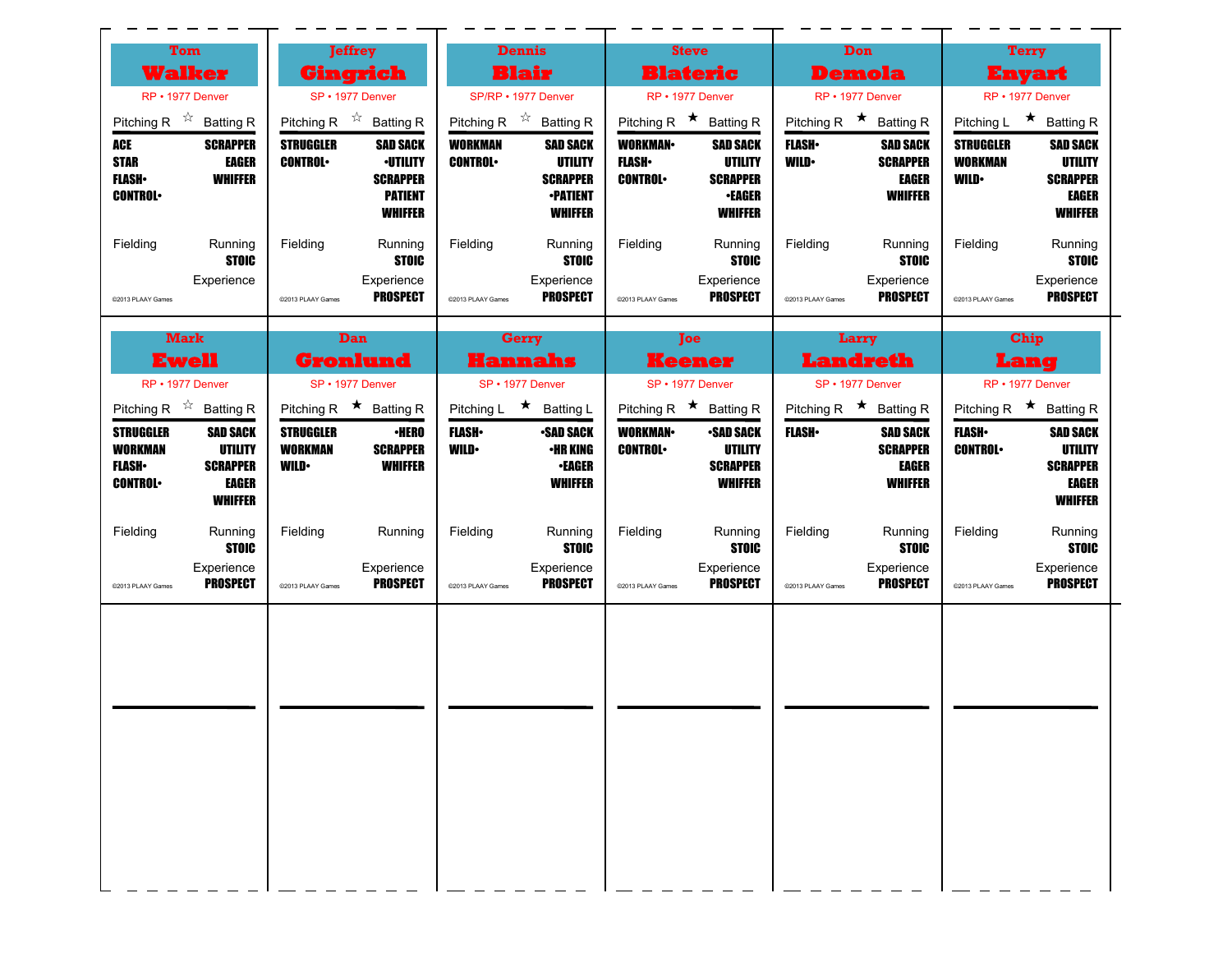| <b>Lance</b>                                        |                                                                                                                                                                  |                                              | <b>Bob</b>                                                                                                                                     |                                       | John                                                                 |                                              | <b>Tim</b>                                                          |                               | Jerry                                              |                               | <b>Jim</b>                                               |
|-----------------------------------------------------|------------------------------------------------------------------------------------------------------------------------------------------------------------------|----------------------------------------------|------------------------------------------------------------------------------------------------------------------------------------------------|---------------------------------------|----------------------------------------------------------------------|----------------------------------------------|---------------------------------------------------------------------|-------------------------------|----------------------------------------------------|-------------------------------|----------------------------------------------------------|
| <u>Parrish</u>                                      |                                                                                                                                                                  |                                              | <b>Adams</b>                                                                                                                                   |                                       | Valle                                                                |                                              | Corcoran                                                            |                               | Manuel                                             |                               | Eschen                                                   |
| C · 1977 Evansville                                 |                                                                                                                                                                  |                                              | C/1B · 1977 Evansville                                                                                                                         |                                       | CI-OF • 1977 Evansville                                              |                                              | 1B · 1977 Evansville                                                |                               | MI • 1977 Evansville                               |                               | 2B · 1977 Evansville                                     |
|                                                     | $\star$<br><b>Batting R</b>                                                                                                                                      |                                              | ☆<br><b>Batting R</b>                                                                                                                          |                                       | ☆<br><b>Batting R</b>                                                |                                              | ☆<br><b>Batting L</b>                                               |                               | ☆<br><b>Batting B</b>                              |                               | $\overrightarrow{a}$ Batting B                           |
|                                                     | <b>·HERO</b><br><b>·SLUGGER</b><br><b>•HR KING</b><br><b>WHIFFER</b>                                                                                             |                                              | <b>•HERO</b><br><b>•CHAMPION</b><br>•HR KING<br><b>EAGER</b><br><b>WHIFFER</b>                                                                 |                                       | <b>•HERO</b><br><b>·SLUGGER</b><br><b>•HR KING</b><br><b>WHIFFER</b> |                                              | <b>HERO</b><br><b>•CHAMPION</b><br><b>SLUGGER</b><br><b>PATIENT</b> |                               | <b>•HERO</b><br><b>SCRAPPER</b><br><b>-WHIFFER</b> |                               | <b>·UTILITY</b><br><b>SCRAPPER</b><br><b>PATIENT</b>     |
| Fielding                                            | Running<br><b>STOIC</b>                                                                                                                                          | Fielding                                     | Running<br><b>STOIC</b>                                                                                                                        | Fielding                              | Running                                                              | Fielding                                     | Running                                                             | Fielding                      | Running                                            | Fielding                      | Running<br><b>STOIC</b>                                  |
| @2013 PLAAY Games                                   | Experience<br><b>PROSPECT</b>                                                                                                                                    | @2013 PLAAY Games                            | Experience<br><b>PROSPECT</b>                                                                                                                  | @2013 PLAAY Games                     | Experience<br><b>PROSPECT</b>                                        | @2013 PLAAY Games                            | Experience<br><b>PROSPECT</b>                                       | @2013 PLAAY Games             | Experience<br><b>PROSPECT</b>                      | @2013 PLAAY Games             | Experience<br><b>PROSPECT</b>                            |
|                                                     | <b>Mark</b><br><b>Glenn</b><br><b>Tom</b><br><b>Brookens</b><br>Culliver<br>Wagner<br>3B/2B · 1977 Evansville<br>SS • 1977 Evansville<br>SS/3B · 1977 Evansville |                                              |                                                                                                                                                |                                       | <b>Bob</b><br>Molinaro                                               |                                              | <b>Art</b><br>ames                                                  | Dan<br><b>Gonzales</b>        |                                                    |                               |                                                          |
|                                                     |                                                                                                                                                                  |                                              |                                                                                                                                                |                                       |                                                                      |                                              | OF • 1977 Evansville                                                |                               | OF • 1977 Evansville                               |                               | OF • 1977 Evansville                                     |
|                                                     | ★<br><b>Batting R</b>                                                                                                                                            |                                              | ☆<br><b>Batting B</b>                                                                                                                          |                                       | $\star$<br>Batting L                                                 |                                              | $\star$<br><b>Batting L</b>                                         |                               | $\star$<br><b>Batting L</b>                        |                               | ☆<br><b>Batting L</b>                                    |
|                                                     | <b>HERO</b><br><b>-PATIENT</b><br><b>•WHIFFER</b>                                                                                                                |                                              | <b>•CHAMPION</b><br><b>-SCRAPPER</b><br><b>•WHIFFER</b>                                                                                        |                                       | <b>PATIENT</b>                                                       |                                              | <b>-CHAMPION</b><br><b>•HR KING</b><br><b>•GOOD EYE</b>             |                               | <b>HERO</b>                                        |                               | <b>-UTILITY</b><br><b>EAGER</b><br><b>•GOOD EYE</b>      |
| Fielding<br><b>IRON</b><br>@2013 PLAAY Games        | Running<br><b>•ACTIVE</b><br>Experience<br><b>PROSPECT</b>                                                                                                       | Fielding<br><b>IRON</b><br>@2013 PLAAY Games | Running<br>Experience<br><b>PROSPECT</b>                                                                                                       | Fielding<br>IRON<br>@2013 PLAAY Games | Running<br>Experience<br><b>PROSPECT</b>                             | Fielding<br><b>IRON</b><br>@2013 PLAAY Games | Running<br><b>•ACTIVE</b><br>Experience<br><b>PROSPECT</b>          | Fielding<br>@2013 PLAAY Games | Running<br>Experience<br><b>PROSPECT</b>           | Fielding<br>@2013 PLAAY Games | Running<br><b>STOIC</b><br>Experience<br><b>PROSPECT</b> |
| <b>Dave</b><br>Stegman<br>OF • 1977 Evansville<br>☆ | <b>Batting R</b><br>*U I ILI I Y<br><b>•HR KING</b><br><b>-PATIENT</b><br><b>WHIFFER</b>                                                                         |                                              | <b>Marv</b><br>Lane<br>OF • 1977 Evansville<br>☆<br><b>Batting R</b><br><b>•UTILITY</b><br><b>•HR KING</b><br><b>PATIENT</b><br><b>WHIFFER</b> |                                       |                                                                      |                                              |                                                                     |                               |                                                    |                               |                                                          |
| Fielding<br><b>IRON</b><br>@2013 PLAAY Games        | Running<br>Experience<br><b>PROSPECT</b>                                                                                                                         | Fielding<br>@2013 PLAAY Games                | Running<br><b>STOIC</b><br>Experience<br><b>-PROSPECT</b>                                                                                      |                                       |                                                                      |                                              |                                                                     |                               |                                                    |                               |                                                          |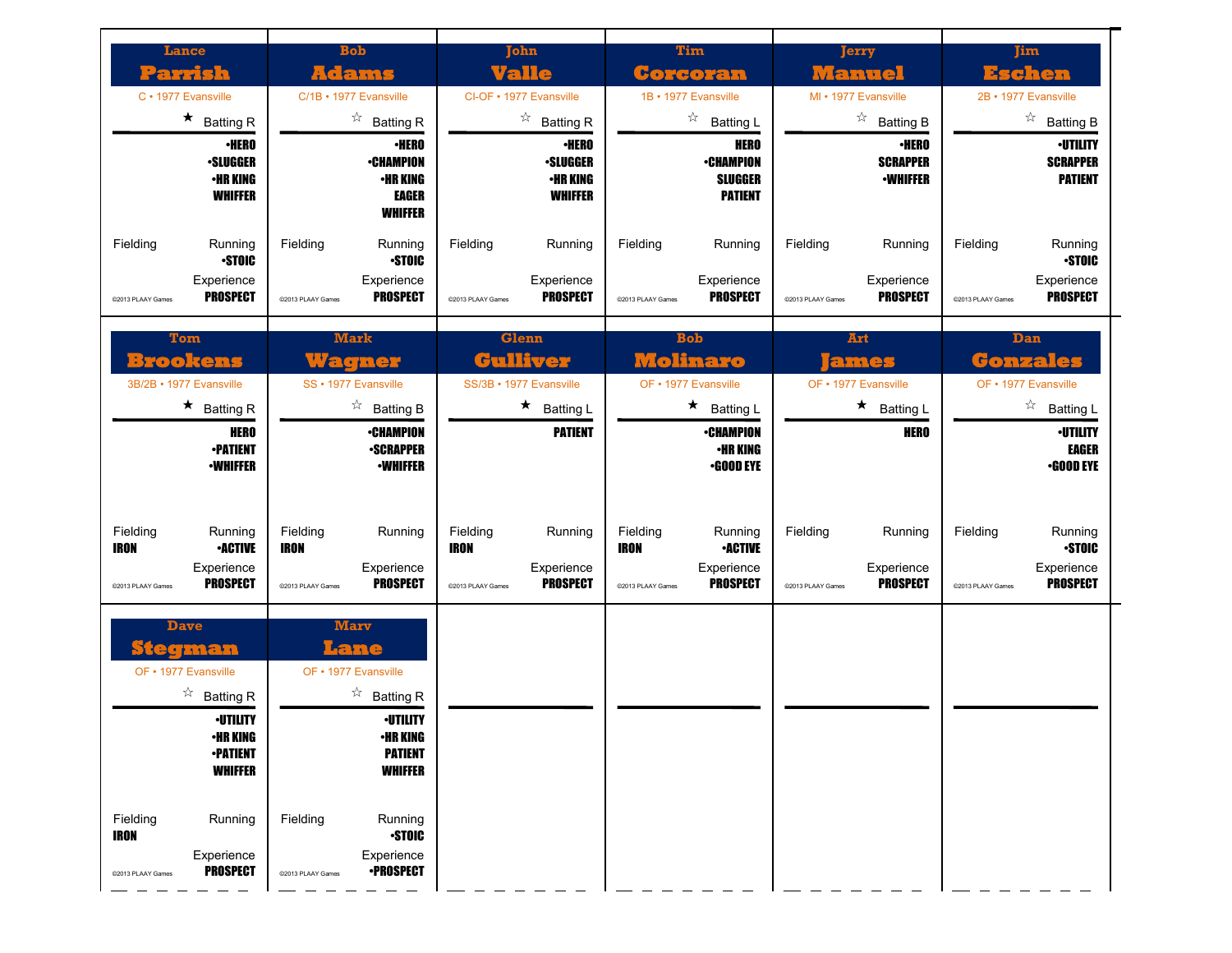| <b>Milt</b>                                                                        |                                                                                                                        | Kip                                                                                                                    | Ray                                                                           |                                                                                  |                                                            | George                                                                           |                                               | <b>Boots</b>                                                                                           |                                | Ed                                                                                                                 |
|------------------------------------------------------------------------------------|------------------------------------------------------------------------------------------------------------------------|------------------------------------------------------------------------------------------------------------------------|-------------------------------------------------------------------------------|----------------------------------------------------------------------------------|------------------------------------------------------------|----------------------------------------------------------------------------------|-----------------------------------------------|--------------------------------------------------------------------------------------------------------|--------------------------------|--------------------------------------------------------------------------------------------------------------------|
| Wilcox                                                                             |                                                                                                                        | Young                                                                                                                  | Bare                                                                          |                                                                                  |                                                            | <b>Cappuzzello</b>                                                               |                                               | Dau                                                                                                    |                                | Glynn                                                                                                              |
| SP • 1977 Evansville                                                               |                                                                                                                        | RP/SP · 1977 Evansville                                                                                                | RP/SP • 1977 Evansville                                                       |                                                                                  |                                                            | RP/SP • 1977 Evansville                                                          |                                               | OF/1B-RP • 1977 Evansville                                                                             |                                | SP • 1977 Evansville                                                                                               |
| Pitching R $\star$ Batting R                                                       |                                                                                                                        | Pitching R $\star$ Batting R                                                                                           | Pitching R $\star$ Batting R                                                  |                                                                                  | Pitching L $\star$ Batting R                               |                                                                                  |                                               | Pitching L ★ Batting L                                                                                 | Pitching L                     | ★ Batting R                                                                                                        |
| <b>ACE</b>                                                                         | <b>FLASH</b><br><b>HERO</b><br><b>CONTROL</b><br><b>EAGER</b><br><b>•WHIFFER</b>                                       | <b>·HERO</b><br><b>-SLUGGER</b><br><b>•HR KING</b><br><b>•EAGER</b><br><b>WHIFFER</b>                                  | <b>STRUGGLER-</b>                                                             | <b>SAD SACK</b><br><b>·UTILITY</b><br><b>SCRAPPER</b><br>EAGER<br><b>WHIFFER</b> | <b>WORKMAN</b>                                             | <b>-SAD SACK</b><br><b>UTILITY</b><br><b>SCRAPPER</b><br>EAGER<br><b>WHIFFER</b> | <b>STAR</b><br><b>FLASH</b><br><b>CONTROL</b> | <b>•HERO</b><br><b>-SCRAPPER</b><br><b>WHIFFER</b>                                                     | <b>WORKMAN</b><br><b>FLASH</b> | UTILITY<br><b>SCRAPPER</b><br><b>EAGER</b><br><b>WHIFFER</b>                                                       |
| Fielding<br>Experience<br>@2013 PLAAY Games                                        | Fielding<br>Running<br><b>STOIC</b><br>@2013 PLAAY Games                                                               | Running<br><b>STOIC</b><br>Experience<br><b>PROSPECT</b>                                                               | Fielding<br>@2013 PLAAY Games                                                 | Running<br><b>STOIC</b><br>Experience                                            | Fielding<br>@2013 PLAAY Games                              | Running<br><b>STOIC</b><br>Experience<br><b>PROSPECT</b>                         | Fielding<br>@2013 PLAAY Games                 | Running<br><b>STOIC</b><br>Experience                                                                  | Fielding<br>@2013 PLAAY Games  | Running<br><b>STOIC</b><br>Experience<br><b>PROSPECT</b>                                                           |
|                                                                                    |                                                                                                                        |                                                                                                                        |                                                                               |                                                                                  |                                                            |                                                                                  |                                               |                                                                                                        |                                |                                                                                                                    |
| Frank<br>Hamis                                                                     |                                                                                                                        | Roric<br>Harrison                                                                                                      | Morris                                                                        | <b>Jack</b>                                                                      |                                                            | <b>Bruce</b><br>$\bullet$                                                        |                                               | Pat<br><u>Underwood</u>                                                                                |                                | Bill<br>VanBommel                                                                                                  |
| SP/RP • 1977 Evansville                                                            |                                                                                                                        | CL/SP · 1977 Evansville                                                                                                | SP • 1977 Evansville                                                          |                                                                                  | RP • 1977 Evansville                                       |                                                                                  |                                               | SP/RP • 1977 Evansville                                                                                |                                | SP • 1977 Evansville                                                                                               |
| Pitching R $\star$ Batting R<br><b>STRUGGLER</b><br><b>FLASH</b><br><b>CONTROL</b> | <b>SAD SACK</b><br><b>STAR</b><br><b>·UTILITY</b><br><b>FLASH</b><br><b>SCRAPPER</b><br><b>EAGER</b><br><b>WHIFFER</b> | Pitching R $\star$ Batting R<br><b>CHAMPION</b><br><b>SLUGGER</b><br><b>•HR KING</b><br><b>EAGER</b><br><b>WHIFFER</b> | Pitching R $\star$ Batting R<br><b>STAR</b><br><b>FLASH</b><br><b>CONTROL</b> | <b>SAD SACK</b><br><b>UTILITY</b><br><b>SCRAPPER</b><br>EAGER<br><b>WHIFFER</b>  | Pitching R $\star$ Batting R<br><b>ACE</b><br><b>FLASH</b> | <b>SAD SACK</b><br>UTILITY<br><b>SCRAPPER</b><br><b>EAGER</b><br><b>WHIFFER</b>  | <b>WORKMAN</b><br><b>FLASH</b>                | Pitching L $\vec{r}$ Batting L<br><b>UTILITY</b><br><b>SCRAPPER</b><br><b>•EAGER</b><br><b>WHIFFER</b> | <b>WORKMAN</b><br><b>FLASH</b> | Pitching R $\overrightarrow{A}$ Batting R<br><b>•SAD SACK</b><br><b>SCRAPPER</b><br><b>EAGER</b><br><b>WHIFFER</b> |
| Fielding<br>Experience                                                             | Fielding<br>Running<br><b>STOIC</b>                                                                                    | Running<br><b>STOIC</b><br>Experience                                                                                  | Fielding                                                                      | Running<br><b>STOIC</b><br>Experience                                            | Fielding                                                   | Running<br><b>STOIC</b><br>Experience                                            | Fielding                                      | Running<br><b>STOIC</b><br>Experience                                                                  | Fielding                       | Running<br><b>STOIC</b><br>Experience                                                                              |
| @2013 PLAAY Games                                                                  | <b>PROSPECT</b><br>@2013 PLAAY Games                                                                                   |                                                                                                                        | @2013 PLAAY Games                                                             | <b>PROSPECT</b>                                                                  | @2013 PLAAY Games                                          | <b>PROSPECT</b>                                                                  | @2013 PLAAY Games                             | <b>PROSPECT</b>                                                                                        | @2013 PLAAY Games              | <b>PROSPECT</b>                                                                                                    |
|                                                                                    |                                                                                                                        |                                                                                                                        |                                                                               |                                                                                  |                                                            |                                                                                  |                                               |                                                                                                        |                                |                                                                                                                    |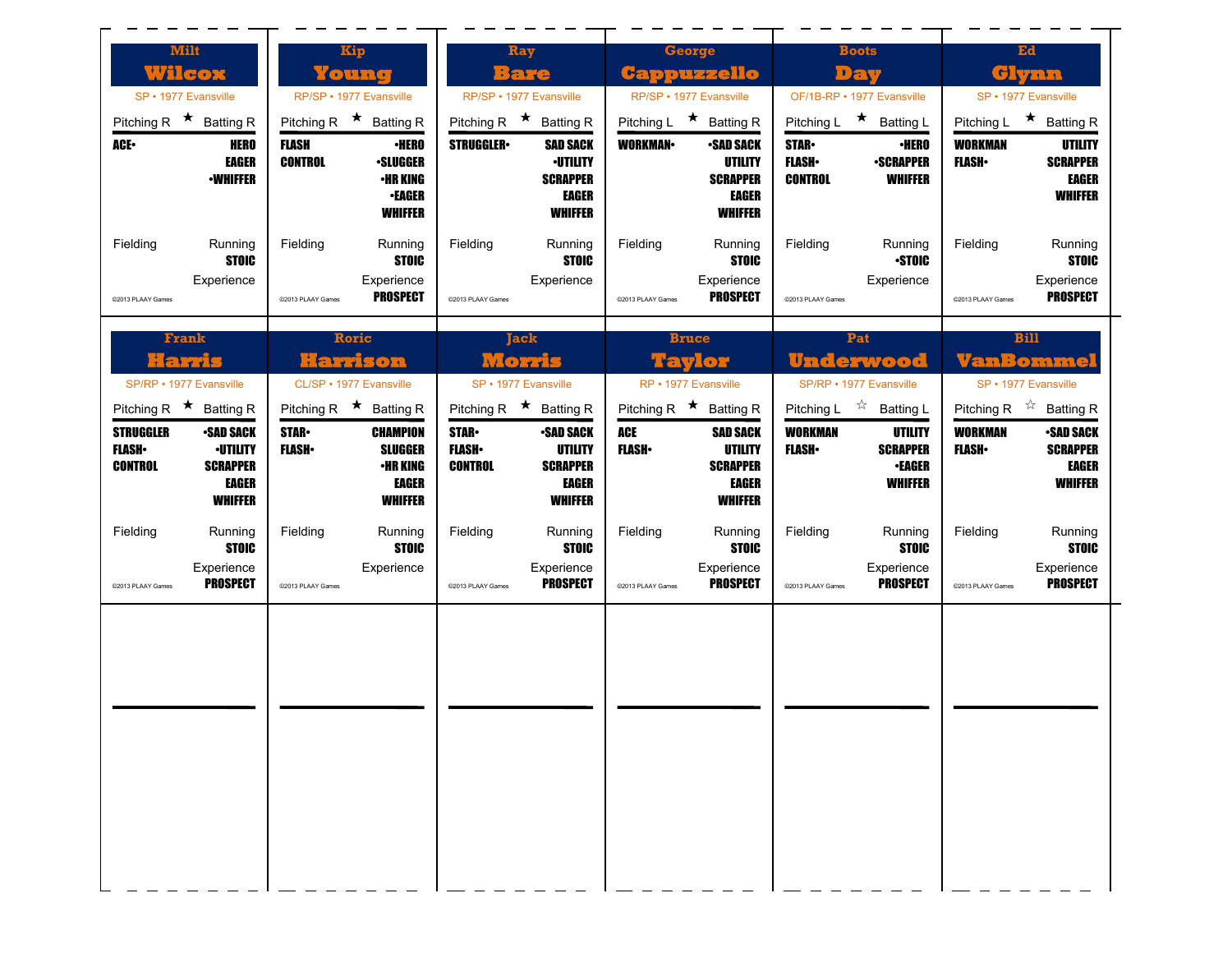| Tommy<br>Mutz                                                                                                                                       | Don<br>Werner                                                                                                                               | <b>Richard</b><br><b>Bradley</b>                                                                                             | <b>Dave</b><br><b>Revering</b>                                                                                                                                                                      | <b>Jack</b><br><b>Maloof</b>                                                              | <b>Rudy</b><br><b>Meoli</b>                                               |
|-----------------------------------------------------------------------------------------------------------------------------------------------------|---------------------------------------------------------------------------------------------------------------------------------------------|------------------------------------------------------------------------------------------------------------------------------|-----------------------------------------------------------------------------------------------------------------------------------------------------------------------------------------------------|-------------------------------------------------------------------------------------------|---------------------------------------------------------------------------|
| C · 1977 Indianapolis                                                                                                                               | C · 1977 Indianapolis                                                                                                                       | C · 1977 Indianapolis                                                                                                        | 1B · 1977 Indianapolis                                                                                                                                                                              | OF/1B · 1977 Indianapolis                                                                 | 2B/SS · 1977 Indianapolis                                                 |
| $\star$ Batting L                                                                                                                                   | $\overrightarrow{a}$ Batting R                                                                                                              | Ø<br><b>Batting R</b>                                                                                                        | $\star$ Batting L                                                                                                                                                                                   | $\frac{1}{2}$<br><b>Batting L</b>                                                         | $\star$ Batting B                                                         |
|                                                                                                                                                     | <b>UTILITY</b><br><b>·SLUGGER</b><br><b>HR KING</b><br><b>WHIFFER</b>                                                                       | <b>·UTILITY</b><br><b>SCRAPPER</b><br><b>EAGER</b><br><b>WHIFFER</b>                                                         | <b>HERO</b><br><b>•SLUGGER</b><br><b>•HR KING</b><br><b>-PATIENT</b><br><b>-WHIFFER</b>                                                                                                             | <b>SCRAPPER</b><br><b>PATIENT</b>                                                         | <b>HERO</b><br><b>-SCRAPPER</b><br><b>PATIENT</b><br><b>-WHIFFER</b>      |
| Fielding<br>Running<br><b>STOIC</b><br><b>IRON</b><br>Experience<br><b>PROSPECT</b><br>@2013 PLAAY Games                                            | Fielding<br>Running<br>Experience<br><b>PROSPECT</b><br>@2013 PLAAY Games                                                                   | Fielding<br>Running<br><b>STOIC</b><br>Experience<br><b>PROSPECT</b><br>@2013 PLAAY Games                                    | Fielding<br>Running<br><b>STOIC</b><br>Experience<br><b>PROSPECT</b><br>@2013 PLAAY Games                                                                                                           | Fielding<br>Running<br>Experience<br><b>PROSPECT</b><br>@2013 PLAAY Games                 | Fielding<br>Running<br><b>ACTIVE</b><br>Experience<br>@2013 PLAAY Games   |
| Hugh<br>Yancy                                                                                                                                       | <b>Mike</b><br><b>Grace</b>                                                                                                                 | Ron<br><b>Oester</b>                                                                                                         | <b>Arturo</b><br><b>DeFreites</b>                                                                                                                                                                   | <b>Orlando</b><br><b>Alvarez</b>                                                          | <b>Dan</b><br><b>Norman</b>                                               |
| 3B/2B · 1977 Indianapolis                                                                                                                           | 3B · 1977 Indianapolis                                                                                                                      | SS · 1977 Indianapolis                                                                                                       | OF • 1977 Indianapolis                                                                                                                                                                              | OF • 1977 NOR/IND                                                                         | OF • 1977 Indianapolis                                                    |
| $\overrightarrow{a}$ Batting R                                                                                                                      | $\star$ Batting R                                                                                                                           | $\star$<br><b>Batting B</b>                                                                                                  | $\star$ Batting R                                                                                                                                                                                   | ☆<br><b>Batting R</b>                                                                     | ☆<br><b>Batting R</b>                                                     |
| <b>•HERO</b>                                                                                                                                        | <b>UTILITY</b><br><b>-SCRAPPER</b><br><b>-EAGER</b><br><b>WHIFFER</b>                                                                       | <b>-SCRAPPER</b><br><b>-WHIFFER</b>                                                                                          | <b>•HERO</b><br><b>EAGER</b><br><b>-WHIFFER</b>                                                                                                                                                     | <b>WHIFFER</b>                                                                            | <b>-WHIFFER</b>                                                           |
| Fielding<br>Running<br>Experience<br><b>PROSPECT</b><br>@2013 PLAAY Games                                                                           | Fielding<br>Running<br>Experience<br><b>PROSPECT</b><br>@2013 PLAAY Games                                                                   | Fielding<br>Running<br>IRON<br>Experience<br><b>PROSPECT</b><br>@2013 PLAAY Games                                            | Fielding<br>Running<br><b>IRON</b><br>Experience<br><b>PROSPECT</b><br>@2013 PLAAY Games                                                                                                            | Fielding<br>Running<br><b>STOIC</b><br>Experience<br><b>PROSPECT</b><br>@2013 PLAAY Games | Fielding<br>Running<br>Experience<br><b>PROSPECT</b><br>@2013 PLAAY Games |
| <b>Steve</b><br><b>Henderson</b><br>OF • 1977 Indianapolis<br>$\overrightarrow{a}$ Batting R<br><b>•HERO</b><br><b>•CHAMPION</b><br><b>-WHIFFER</b> | <b>Frankie</b><br>George<br>OF • 1977 Indianapolis<br>$\overrightarrow{a}$ Batting R<br><b>HERO</b><br><b>•CHAMPION</b><br><b>-SCRAPPER</b> | Dan<br><b>Briggs</b><br>OF • 1977 Indianapolis<br>I<br><b>Batting L</b><br><b>-HERO</b><br><b>SCRAPPER</b><br><b>WHIFFER</b> | <b>Angel</b><br>Torres<br>RP · 1977 DEN/IND<br>$z^*$<br>Pitching L<br><b>Batting L</b><br><b>STRUGGLER</b><br><b>•HERO</b><br><b>WORKMAN</b><br><b>•CHAMPION</b><br><b>FLASH</b><br><b>SCRAPPER</b> |                                                                                           |                                                                           |
| Fielding<br>Running<br><b>-ACTIVE</b><br>Experience<br><b>PROSPECT</b><br>@2013 PLAAY Games                                                         | <b>-PATIENT</b><br><b>-WHIFFER</b><br>Fielding<br>Running<br><b>•ACTIVE</b><br>Experience<br><b>PROSPECT</b><br>@2013 PLAAY Games           | Fielding<br>Running<br><b>STOIC</b><br>Experience<br><b>PROSPECT</b><br>@2013 PLAAY Games                                    | <b>WILD</b><br>EAGER<br><b><i>•WHIFFER</i></b><br>Fielding<br>Running<br><b>STOIC</b><br>Experience<br><b>PROSPECT</b><br>@2013 PLAAY Games                                                         |                                                                                           |                                                                           |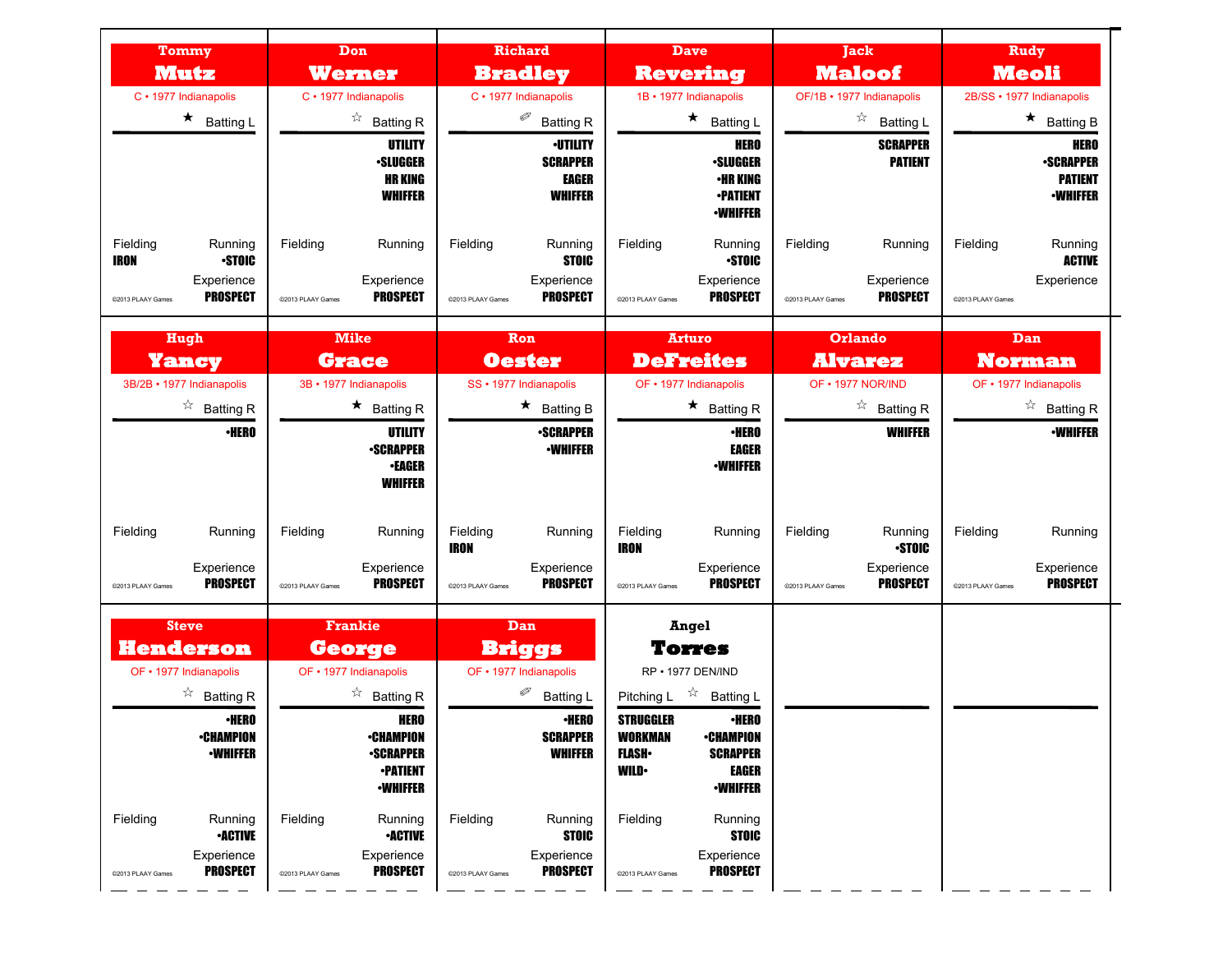| <b>Manny</b>                                                                                                                                      | <b>Mario</b>                                                                                          | <b>Bill</b>                                                                                                              | Dan                                                                                                            | Raul                                                                                                                                 | Toe                                                                                                       |
|---------------------------------------------------------------------------------------------------------------------------------------------------|-------------------------------------------------------------------------------------------------------|--------------------------------------------------------------------------------------------------------------------------|----------------------------------------------------------------------------------------------------------------|--------------------------------------------------------------------------------------------------------------------------------------|-----------------------------------------------------------------------------------------------------------|
| <b>Sarmiento</b>                                                                                                                                  | <b>Caudill</b><br><b>Soto</b>                                                                         |                                                                                                                          | <b>Dumoulin</b>                                                                                                | <b>Ferreyra</b>                                                                                                                      | <b>Henderson</b>                                                                                          |
| RP • 1977 Indianapolis                                                                                                                            | SP · 1977 Indianapolis                                                                                | SP · 1977 Indianapolis                                                                                                   | RP · 1977 Indianapolis                                                                                         | RP · 1977 Indianapolis                                                                                                               | RP · 1977 Indianapolis                                                                                    |
| Pitching R $\overrightarrow{x}$ Batting R                                                                                                         | Pitching R $\star$ Batting R                                                                          | Pitching R <sup>@</sup> Batting R                                                                                        | Pitching R $\overrightarrow{x}$ Batting R                                                                      | Pitching R $\star$ Batting R                                                                                                         | Pitching R $\star$ Batting L                                                                              |
| <b>STRUGGLER</b><br><b>-SAD SACK</b><br><b>WORKMAN</b><br>UTILITY<br><b>FLASH</b><br><b>SCRAPPER</b><br><b>CONTROL</b><br>EAGER<br><b>WHIFFER</b> | <b>STAR</b><br><b>SAD SACK</b><br><b>FLASH</b> •<br><b>SCRAPPER</b><br><b>EAGER</b><br><b>WHIFFER</b> | <b>STAR-</b><br><b>•SAD SACK</b><br><b>WILD</b><br><b>SCRAPPER</b><br><b>EAGER</b><br><b>WHIFFER</b>                     | <b>STAR</b><br>∙HERO<br><b>WILD</b><br><b>•CHAMPION</b><br><b>SCRAPPER</b><br><b>PATIENT</b><br><b>WHIFFER</b> | <b>STAR</b><br><b>SAD SACK</b><br><b>CONTROL</b><br><b>•UTILITY</b><br><b>SCRAPPER</b><br><b>WHIFFER</b>                             | <b>WORKMAN</b><br><b>CHAMPION</b><br><b>FLASH</b><br><b>SCRAPPER</b><br><b>WHIFFER</b><br><b>WILD</b>     |
| Fielding<br>Running<br><b>STOIC</b><br>Experience<br>@2013 PLAAY Games                                                                            | Fielding<br>Running<br><b>STOIC</b><br>Experience<br><b>PROSPECT</b><br>@2013 PLAAY Games             | Fielding<br>Running<br><b>STOIC</b><br>Experience<br><b>PROSPECT</b><br>@2013 PLAAY Games                                | Fielding<br>Running<br><b>STOIC</b><br>Experience<br><b>PROSPECT</b><br>@2013 PLAAY Games                      | Fielding<br>Running<br><b>STOIC</b><br>Experience<br><b>PROSPECT</b><br>@2013 PLAAY Games                                            | Fielding<br>Running<br><b>STOIC</b><br>Experience<br><b>PROSPECT</b><br>@2013 PLAAY Games                 |
| Tom<br>Hume<br>RP/SP · 1977 Indianapolis                                                                                                          | <b>Mike</b><br><b>LaCoss</b><br>SP · 1977 Indianapolis                                                | <b>Dave</b><br><b>Moore</b><br>SP · 1977 Indianapolis                                                                    | Paul<br><b>Moskau</b><br>SP · 1977 Indianapolis                                                                | Larry<br>Payne<br>SP/RP · 1977 Indianapolis                                                                                          | Larry<br><b>Rothschild</b><br>RP/SP · 1977 Indianapolis                                                   |
| Pitching R $\star$ Batting R                                                                                                                      | Pitching R $\star$ Batting R                                                                          | Pitching R $\star$ Batting R                                                                                             | Pitching R $\overrightarrow{x}$ Batting R                                                                      | Pitching R $\overrightarrow{x}$ Batting R                                                                                            | Pitching R $\star$ Batting L                                                                              |
| ACE.<br><b>SAD SACK</b><br><b>FLASH</b><br><b>SCRAPPER</b><br><b>CONTROL</b><br><b>•EAGER</b><br><b>WHIFFER</b>                                   | <b>CONTROL</b><br><b>SAD SACK</b><br><b>UTILITY</b><br><b>SCRAPPER</b><br>EAGER<br><b>WHIFFER</b>     | <b>STAR</b><br><b>SAD SACK</b><br><b>UTILITY</b><br><b>CONTROL</b><br><b>SCRAPPER</b><br><b>•EAGER</b><br><b>WHIFFER</b> | <b>STAR</b><br><b>HERO</b><br><b>FLASH</b><br>EAGER<br><b>CONTROL</b><br><b>WHIFFER</b>                        | <b>STRUGGLER</b><br><b>•SAD SACK</b><br><b>·UTILITY</b><br><b>FLASH</b><br>WILD<br><b>SCRAPPER</b><br><b>EAGER</b><br><b>WHIFFER</b> | <b>CONTROL</b><br><b>•SAD SACK</b><br><b>UTILITY</b><br><b>SCRAPPER</b><br><b>EAGER</b><br><b>WHIFFER</b> |
| Fielding<br>Running<br><b>STOIC</b><br>Experience<br><b>PROSPECT</b><br>@2013 PLAAY Games                                                         | Fielding<br>Running<br><b>STOIC</b><br>Experience<br><b>PROSPECT</b><br>@2013 PLAAY Games             | Fielding<br>Running<br><b>STOIC</b><br>Experience<br><b>PROSPECT</b><br>@2013 PLAAY Games                                | Fielding<br>Running<br><b>STOIC</b><br>Experience<br><b>PROSPECT</b><br>@2013 PLAAY Games                      | Fielding<br>Running<br><b>STOIC</b><br>Experience<br><b>PROSPECT</b><br>@2013 PLAAY Games                                            | Fielding<br>Running<br><b>STOIC</b><br>Experience<br><b>PROSPECT</b><br>@2013 PLAAY Games                 |
|                                                                                                                                                   |                                                                                                       |                                                                                                                          |                                                                                                                |                                                                                                                                      |                                                                                                           |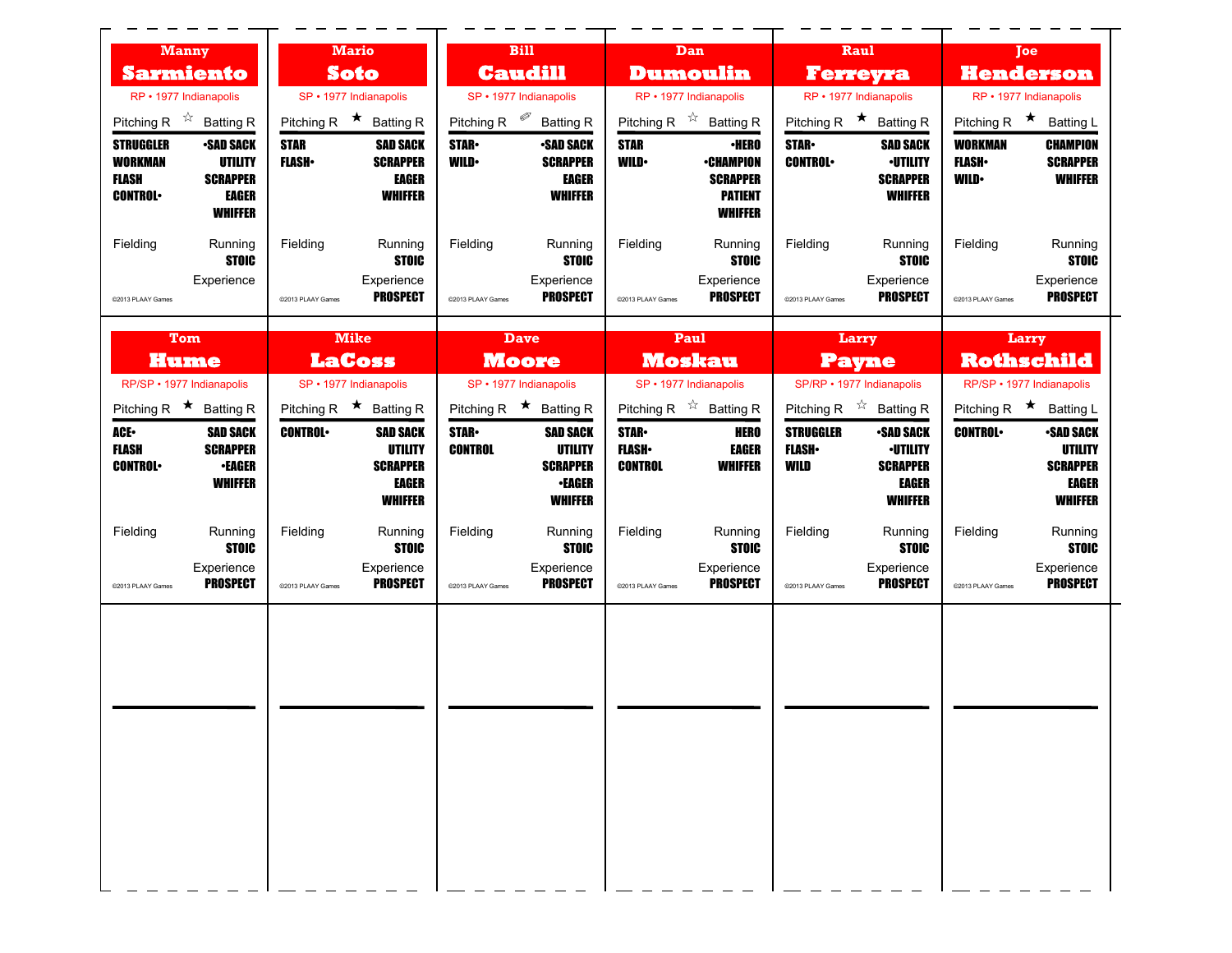| George                                                                                | <b>Jeff</b>                                                                                 | <b>Mike</b>                                                                               | Joe<br>Lis                                                                                                              | <b>Mike</b><br>Wolf                                                                                                | Lee "Bee Bee"<br><b>Richard</b>                                                                                                              |
|---------------------------------------------------------------------------------------|---------------------------------------------------------------------------------------------|-------------------------------------------------------------------------------------------|-------------------------------------------------------------------------------------------------------------------------|--------------------------------------------------------------------------------------------------------------------|----------------------------------------------------------------------------------------------------------------------------------------------|
| Enright<br>$C \cdot 1977$ lowa                                                        | Sovern<br>$C \cdot 1977$ lowa                                                               | <b>Squires</b><br>1B/OF • 1977 lowa                                                       | 1B · 1977 lowa                                                                                                          | MI • 1977 lowa                                                                                                     | 3B/2B · 1977 lowa                                                                                                                            |
| ☆<br><b>Batting R</b>                                                                 | ☆<br><b>Batting R</b>                                                                       | $\star$<br><b>Batting L</b>                                                               | ∅<br><b>Batting R</b>                                                                                                   | ☆<br><b>Batting R</b>                                                                                              | $\star$ Batting R                                                                                                                            |
| <b>·UTILITY</b><br><b>SCRAPPER</b><br><b>-WHIFFER</b>                                 | <b>·UTILITY</b><br><b>SCRAPPER</b><br><b>•EAGER</b>                                         | <b>·HERO</b><br><b>•CHAMPION</b><br><b>SCRAPPER</b><br><b>PATIENT</b>                     | <b>•HERO</b><br><b>•CHAMPION</b><br><b>-SLUGGER</b><br>•HR KING<br><b>PATIENT</b><br><b>WHIFFER</b>                     | UTILITY<br><b>-SCRAPPER</b><br><b>EAGER</b><br><b>-WHIFFER</b>                                                     | <b>HERO</b><br><b>EAGER</b>                                                                                                                  |
| Fielding<br>Running<br><b>STOIC</b><br>Experience                                     | Fielding<br>Running<br><b>STOIC</b>                                                         | Fielding<br>Running<br><b>-ACTIVE</b><br><b>GOLD</b><br>Experience                        | Fielding<br>Running<br><b>STOIC</b><br>Experience                                                                       | Fielding<br>Running<br><b>STOIC</b><br>Experience                                                                  | Fielding<br>Running<br><b>IRON</b><br>Experience                                                                                             |
| <b>PROSPECT</b><br>@2013 PLAAY Games                                                  | Experience<br><b>PROSPECT</b><br>@2013 PLAAY Games                                          | <b>PROSPECT</b><br>@2013 PLAAY Games                                                      | @2013 PLAAY Games                                                                                                       | <b>PROSPECT</b><br>@2013 PLAAY Games                                                                               | @2013 PLAAY Games                                                                                                                            |
| Tom                                                                                   | John                                                                                        | Kevin                                                                                     | Tommy                                                                                                                   | <b>Nyls</b>                                                                                                        | Larry                                                                                                                                        |
| <b>Spencer</b><br>OF/3B · 1977 lowa                                                   | <b>Flannery</b><br>SS • 1977 lowa                                                           | <b>Bell</b><br>SS/3B · 1977 lowa                                                          | Cruz<br>OF • 1977 lowa                                                                                                  | <b>Nyman</b><br>OF • 1977 IOWA/NOR                                                                                 | <b>Foster</b><br>OF • 1977 lowa                                                                                                              |
| $\star$ Batting R                                                                     | ☆<br><b>Batting R</b>                                                                       | ☆<br><b>Batting R</b>                                                                     | ★<br><b>Batting L</b>                                                                                                   | $\star$<br><b>Batting L</b>                                                                                        | $\overrightarrow{a}$ Batting R                                                                                                               |
| <b>·HERO</b><br><b>•EAGER</b><br><b>•WHIFFER</b>                                      | <b>SCRAPPER</b><br><b>-WHIFFER</b>                                                          | <b>•CHAMPION</b><br><b>SLUGGER</b><br><b><i>•HR KING</i></b>                              | <b>HERO</b>                                                                                                             | <b>·HERO</b><br><b>-SCRAPPER</b><br><b>•EAGER</b>                                                                  | <b>UTILITY</b><br><b>PATIENT</b><br><b>WHIFFER</b>                                                                                           |
| Fielding<br>Running                                                                   | Fielding<br>Running                                                                         | <b>•PATIENT</b><br><b>WHIFFER</b><br>Fielding<br>Running                                  | Fielding<br>Running                                                                                                     | Fielding<br>Running                                                                                                | Fielding<br>Running                                                                                                                          |
| <b>IRON</b><br>Experience<br><b>PROSPECT</b><br>@2013 PLAAY Games                     | <b>STOIC</b><br>Experience<br><b>PROSPECT</b><br>@2013 PLAAY Games                          | <b>IRON</b><br>Experience<br><b>PROSPECT</b><br>@2013 PLAAY Games                         | <b>STOIC</b><br><b>IRON</b><br>Experience<br><b>PROSPECT</b><br>@2013 PLAAY Games                                       | <b>ACTIVE</b><br>Experience<br>@2013 PLAAY Games                                                                   | <b>STOIC</b><br>Experience<br><b>PROSPECT</b><br>@2013 PLAAY Games                                                                           |
| <b>Jim</b><br><b>Fuller</b>                                                           | <b>Steve</b><br><b>Staggs</b>                                                               | <b>Steve</b><br>Trout                                                                     | John<br><b>Verhoeven</b>                                                                                                | Randy<br><b>Wiles</b>                                                                                              | <b>Rich "Tex"</b><br>Wortham                                                                                                                 |
| OF • 1977 lowa                                                                        | 2B/3B · 1977 OKC/IOWA                                                                       | SP • 1977 lowa                                                                            | RP • 1977 lowa                                                                                                          | RP · 1977 IOWA/NEW OR                                                                                              | SP • 1977 lowa                                                                                                                               |
| ☆<br><b>Batting R</b>                                                                 | ☆<br><b>Batting R</b>                                                                       | <b>Batting L</b><br>Pitching L                                                            | Pitching R $\star$<br><b>Batting R</b>                                                                                  | Pitching L $\star$<br><b>Batting L</b>                                                                             | ☆<br><b>Batting R</b><br>Pitching L                                                                                                          |
| <b><i>•UTILITY</i></b><br><b>•SLUGGER</b><br><b>•HR KING</b><br><b>WHIFFER</b>        | <b>CHAMPION</b><br><b>-PATIENT</b>                                                          | <b>STRUGGLER</b><br><b>HERO</b><br><b>SCRAPPER</b><br><b>EAGER</b><br><b>WHIFFER</b>      | <b>STAR</b><br><b>SAD SACK</b><br><b>FLASH</b><br><b>UTILITY</b><br><b>SCRAPPER</b><br><b>PATIENT</b><br><b>WHIFFER</b> | <b>STAR</b><br><b>SAD SACK</b><br><b>CONTROL</b><br>UTILITY<br><b>SCRAPPER</b><br><b>PATIENT</b><br><b>WHIFFER</b> | <b>STRUGGLER</b><br><b>SAD SACK</b><br><b>UTILITY</b><br><b>WORKMAN</b><br><b>SCRAPPER</b><br><b>FLASH</b><br><b>EAGER</b><br><b>WHIFFER</b> |
| Fielding<br>Running<br><b>STOIC</b><br><b>IRON</b><br>Experience<br>@2013 PLAAY Games | Fielding<br>Running<br><b>•ACTIVE</b><br>Experience<br><b>PROSPECT</b><br>@2013 PLAAY Games | Fielding<br>Running<br><b>STOIC</b><br>Experience<br><b>PROSPECT</b><br>@2013 PLAAY Games | Fielding<br>Running<br><b>STOIC</b><br>Experience<br><b>PROSPECT</b><br>@2013 PLAAY Games                               | Fielding<br>Running<br><b>STOIC</b><br>Experience<br><b>PROSPECT</b><br>@2013 PLAAY Games                          | Fielding<br>Running<br><b>STOIC</b><br>Experience<br><b>PROSPECT</b><br>@2013 PLAAY Games                                                    |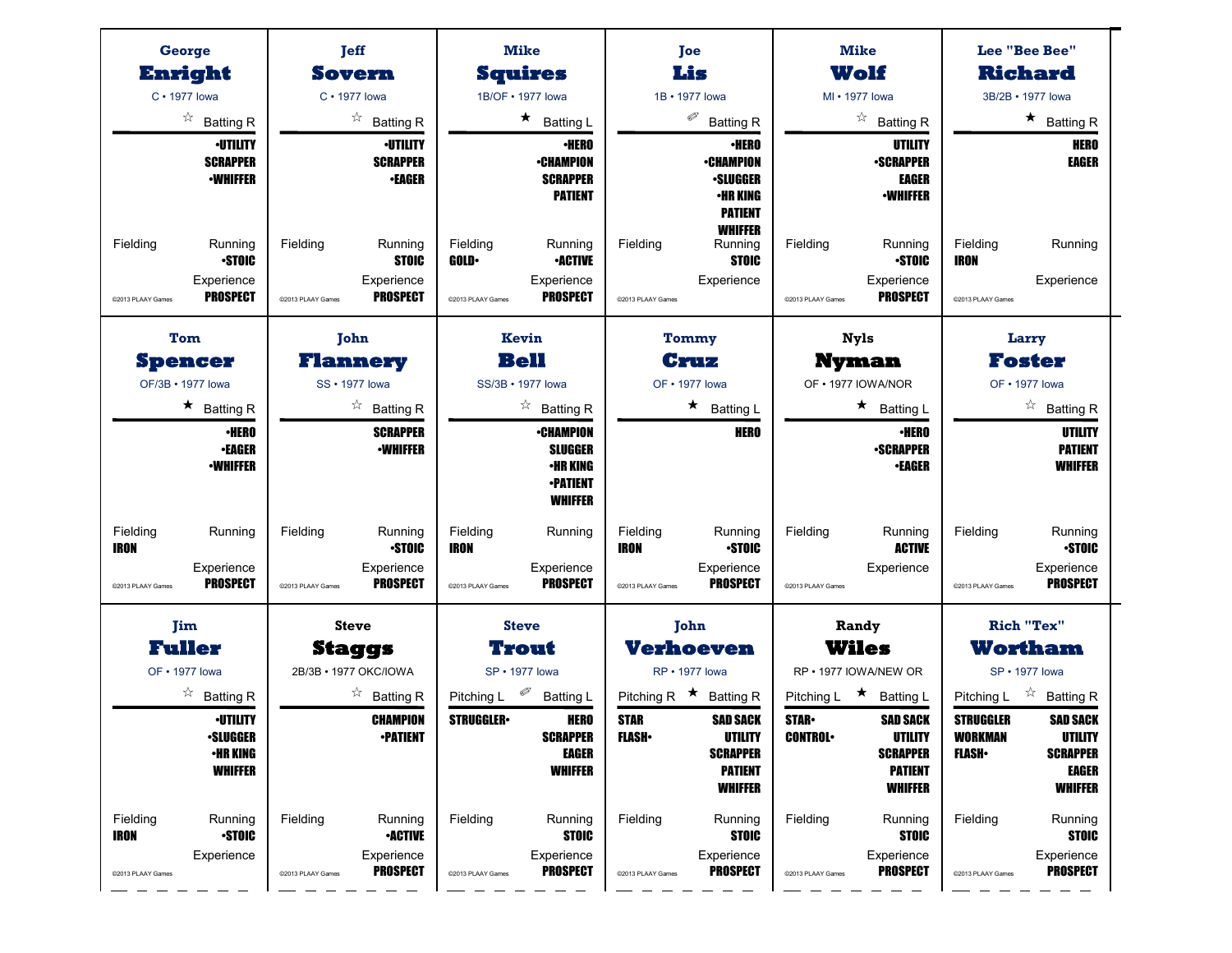|                                                      |                                                          |                                                                      |                                                                                                                                                                                                 |                                                                                   |                                                                                                                          |                                                                        |                                                                                                                                       | <b>Chris</b>                                                                                |
|------------------------------------------------------|----------------------------------------------------------|----------------------------------------------------------------------|-------------------------------------------------------------------------------------------------------------------------------------------------------------------------------------------------|-----------------------------------------------------------------------------------|--------------------------------------------------------------------------------------------------------------------------|------------------------------------------------------------------------|---------------------------------------------------------------------------------------------------------------------------------------|---------------------------------------------------------------------------------------------|
|                                                      |                                                          |                                                                      |                                                                                                                                                                                                 |                                                                                   |                                                                                                                          |                                                                        |                                                                                                                                       | <b>Knapp</b>                                                                                |
|                                                      |                                                          |                                                                      | SP • 1977 lowa                                                                                                                                                                                  |                                                                                   | SP • 1977 lowa                                                                                                           |                                                                        | SP • 1977 lowa                                                                                                                        |                                                                                             |
|                                                      |                                                          |                                                                      | Pitching R $\star$ Batting R                                                                                                                                                                    |                                                                                   |                                                                                                                          |                                                                        |                                                                                                                                       |                                                                                             |
|                                                      | <b>STAR</b><br><b>FLASH</b>                              | <b>SAD SACK</b><br><b>UTILITY</b><br><b>-EAGER</b><br><b>WHIFFER</b> | <b>CONTROL</b>                                                                                                                                                                                  | <b>•SAD SACK</b><br><b>-UTILITY</b><br><b>SCRAPPER</b><br>EAGER<br><b>WHIFFER</b> | <b>CONTROL</b>                                                                                                           | <b>SAD SACK</b><br><b>UTILITY</b><br><b>SCRAPPER</b><br><b>WHIFFER</b> | ACE<br><b>STAR</b><br><b>FLASH</b><br><b>CONTROL</b>                                                                                  | <b>-SAD SACK</b><br><b>UTILITY</b><br><b>SCRAPPER</b><br>EAGER<br><b>WHIFFER</b>            |
|                                                      | Fielding                                                 | Running<br><b>STOIC</b>                                              | Fielding                                                                                                                                                                                        | Running<br><b>STOIC</b>                                                           | Fielding                                                                                                                 | Running<br><b>STOIC</b>                                                | Fielding                                                                                                                              | Running<br><b>STOIC</b>                                                                     |
|                                                      | @2013 PLAAY Games                                        | Experience<br><b>PROSPECT</b>                                        | @2013 PLAAY Games                                                                                                                                                                               | Experience<br><b>PROSPECT</b>                                                     | @2013 PLAAY Games                                                                                                        | Experience<br><b>PROSPECT</b>                                          | @2013 PLAAY Games                                                                                                                     | Experience<br><b>PROSPECT</b>                                                               |
| Jack                                                 |                                                          |                                                                      |                                                                                                                                                                                                 |                                                                                   |                                                                                                                          |                                                                        |                                                                                                                                       | <b>LaMarr</b>                                                                               |
| <b>Kucek</b>                                         |                                                          |                                                                      |                                                                                                                                                                                                 |                                                                                   | <b>Otten</b>                                                                                                             |                                                                        | Hoyt                                                                                                                                  |                                                                                             |
| SP • 1977 lowa                                       |                                                          |                                                                      |                                                                                                                                                                                                 |                                                                                   |                                                                                                                          |                                                                        | SP · 1977 lowa                                                                                                                        |                                                                                             |
|                                                      |                                                          |                                                                      |                                                                                                                                                                                                 |                                                                                   |                                                                                                                          |                                                                        |                                                                                                                                       |                                                                                             |
| <b>FLASH</b> •<br>EAGER<br><b>CONTROL</b><br>WHIFFER | <b>FLASH</b> •                                           | UTILITY<br><b>SCRAPPER</b><br>EAGER<br><b>WHIFFER</b>                |                                                                                                                                                                                                 | <b>UTILITY</b><br><b>SCRAPPER</b><br>EAGER<br><b>WHIFFER</b>                      | <b>FLASH</b> •                                                                                                           | <b>•SLUGGER</b><br>•HR KING<br>EAGER<br><b>WHIFFER</b>                 | <b>WORKMAN</b><br><b>CONTROL</b>                                                                                                      | <b>SAD SACK</b><br><b>-UTILITY</b><br><b>SCRAPPER</b><br><b>WHIFFER</b>                     |
| Fielding<br>Running<br><b>STOIC</b>                  | Fielding                                                 | Running<br><b>STOIC</b>                                              | Fielding                                                                                                                                                                                        | Running<br><b>STOIC</b>                                                           | Fielding                                                                                                                 | Running<br><b>STOIC</b>                                                | Fielding                                                                                                                              | Running<br><b>STOIC</b>                                                                     |
| Experience<br><b>PROSPECT</b><br>@2013 PLAAY Games   | @2013 PLAAY Games                                        | Experience<br><b>PROSPECT</b>                                        | @2013 PLAAY Games                                                                                                                                                                               | Experience<br><b>•PROSPECT</b>                                                    | @2013 PLAAY Games                                                                                                        | Experience<br><b>PROSPECT</b>                                          | @2013 PLAAY Games                                                                                                                     | Experience<br><b>PROSPECT</b>                                                               |
|                                                      |                                                          |                                                                      |                                                                                                                                                                                                 |                                                                                   |                                                                                                                          |                                                                        |                                                                                                                                       |                                                                                             |
|                                                      | Pitching R $\star$ Batting R<br>ACE.<br><b>-SAD SACK</b> | <b>WORKMAN-</b>                                                      | Larry<br><b>Anderson</b><br>RP · 1977 IOWA/WICH<br>Pitching R $\overrightarrow{x}$ Batting R<br>Silvio<br><b>Martinez</b><br>SP • 1977 lowa<br>Pitching R $\star$ Batting R<br><b>-SAD SACK</b> | <b>FLASH</b> •                                                                    | <b>Dave</b><br>Frost<br><b>Bill</b><br><b>Moran</b><br>RP · 1977 lowa<br>Pitching R $\star$ Batting R<br><b>SAD SACK</b> | <b>FLASH</b><br><b>WORKMAN</b>                                         | Fred<br><b>Howard</b><br>Pitching R $\star$ Batting R<br>Jim<br>RP/SP · 1977 lowa<br>Pitching R $\star$ Batting R<br><b>•SAD SACK</b> | Pitching R $\mathscr{P}$ Batting R<br>Pitching R <sup>%</sup> Batting R<br><b>STRUGGLER</b> |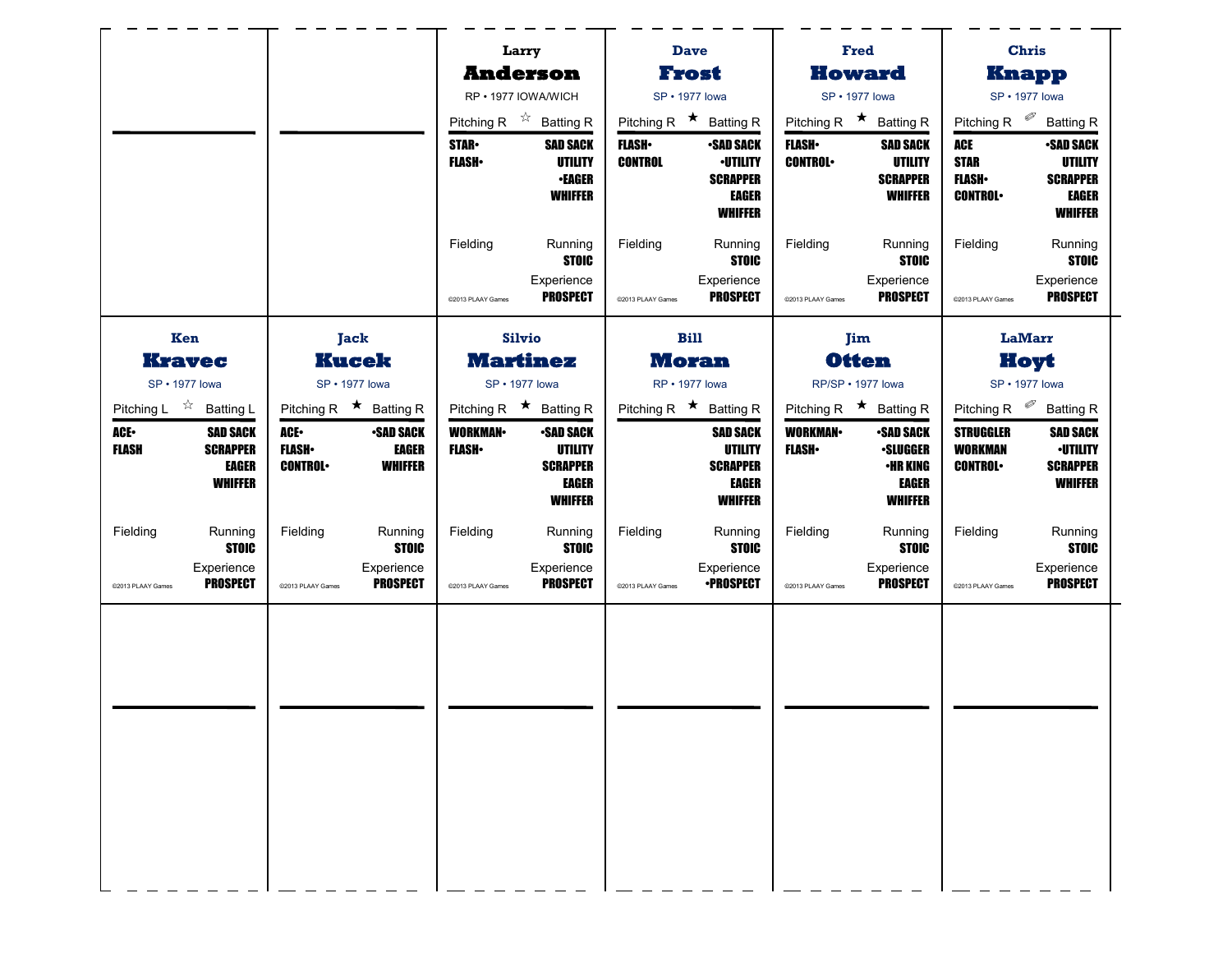| John                                                                                                      | <b>Tom</b>                                                                                               | <b>Brock</b>                                                                              | Pat                                                                                       | Ken                                                                                         | <b>Tony</b>                                                                                 |
|-----------------------------------------------------------------------------------------------------------|----------------------------------------------------------------------------------------------------------|-------------------------------------------------------------------------------------------|-------------------------------------------------------------------------------------------|---------------------------------------------------------------------------------------------|---------------------------------------------------------------------------------------------|
| l'amargo                                                                                                  | Harmon                                                                                                   | <b>Pemberton</b>                                                                          | <b>Scanlon</b>                                                                            | <b>Oberkfell</b>                                                                            | <b>La Russa</b>                                                                             |
| C · 1977 New Orleans                                                                                      | C · 1977 New Orleans                                                                                     | 1B · 1977 New Orleans                                                                     | CI · 1977 New Orleans                                                                     | MI • 1977 New Orleans                                                                       | 2B · 1977 New Orleans                                                                       |
| $\star$<br><b>Batting B</b>                                                                               | ☆<br><b>Batting L</b>                                                                                    | $\star$ Batting B                                                                         | $\frac{1}{2\sqrt{2}}$<br><b>Batting L</b>                                                 | $\star$<br><b>Batting L</b>                                                                 | $\frac{1}{2\sqrt{2}}$<br><b>Batting R</b>                                                   |
| <b>•HR KING</b><br><b>PATIENT</b>                                                                         | <b>•HERO</b><br><b>•SCRAPPER</b><br><b>EAGER</b>                                                         | <b>-SCRAPPER</b><br><b>•GOOD EYE</b>                                                      | <b>CHAMPION</b><br><b>•SLUGGER</b><br><b>•HR KING</b><br><b>PATIENT</b><br><b>WHIFFER</b> | <b>-SCRAPPER</b><br><b>-GOOD EYE</b>                                                        | <b>•SAD SACK</b><br><b>•PATIENT</b><br><b>-WHIFFER</b>                                      |
| Fielding<br>Running<br><b>IRON</b><br><b>STOIC</b><br>Experience<br><b>PROSPECT</b><br>@2013 PLAAY Games  | Fielding<br>Running<br><b>IRON</b><br><b>STOIC</b><br>Experience<br><b>PROSPECT</b><br>@2013 PLAAY Games | Fielding<br>Running<br><b>STOIC</b><br>Experience<br><b>PROSPECT</b><br>@2013 PLAAY Games | Fielding<br>Running<br><b>STOIC</b><br>Experience<br><b>PROSPECT</b><br>@2013 PLAAY Games | Fielding<br>Running<br><b>•ACTIVE</b><br>Experience<br><b>PROSPECT</b><br>@2013 PLAAY Games | Fielding<br>Running<br><b>STOIC</b><br>Experience<br>@2013 PLAAY Games                      |
| Jim.                                                                                                      | <b>Marty</b>                                                                                             | Tommy                                                                                     | <b>Benny</b>                                                                              | <b>Mike</b>                                                                                 | Rick                                                                                        |
| Riggleman                                                                                                 | Parilli                                                                                                  | <b>Sandt</b>                                                                              | <b>Ayala</b>                                                                              | <b>Potter</b>                                                                               | <b>Bosetti</b>                                                                              |
| 3B/OF • 1977 New Orleans                                                                                  | 3B · 1977 New Orleans                                                                                    | SS/2B · 1977 New Orleans                                                                  | OF • 1977 New Orleans                                                                     | OF/1B • 1977 New Orleans                                                                    | OF • 1977 OKC/NOR                                                                           |
| $\star$<br><b>Batting R</b>                                                                               | ☆<br><b>Batting L</b>                                                                                    | ☆<br><b>Batting R</b>                                                                     | $\star$ Batting R                                                                         | $\star$ Batting R                                                                           | $\overrightarrow{a}$ Batting R                                                              |
| <b>-UTILITY</b><br><b>•HR KING</b><br><b>-WHIFFER</b>                                                     | <b>-SAD SACK</b><br><b>•EAGER</b>                                                                        | <b>•HR KING</b><br><b>-PATIENT</b><br><b>•WHIFFER</b>                                     | $\Delta$ Double<br><b>HERO</b><br><b>•HR KING</b><br><b>•EAGER</b>                        | <b>·HERO</b><br><b>·SLUGGER</b><br><b><i>•WHIFFER</i></b>                                   | <b>•CHAMPION</b>                                                                            |
| Fielding<br>Running<br><b>IRON</b><br>Experience<br><b>PROSPECT</b><br>@2013 PLAAY Games                  | Fielding<br>Running<br><b>STOIC</b><br><b>IRON</b><br>Experience<br><b>PROSPECT</b><br>@2013 PLAAY Games | Fielding<br>Running<br>Experience<br><b>PROSPECT</b><br>@2013 PLAAY Games                 | Fielding<br>Running<br><b>STOIC</b><br>Experience<br><b>PROSPECT</b><br>@2013 PLAAY Games | Fielding<br>Running<br><b>STOIC</b><br>Experience<br><b>PROSPECT</b><br>@2013 PLAAY Games   | Fielding<br>Running<br><b>•ACTIVE</b><br>Experience<br><b>PROSPECT</b><br>@2013 PLAAY Games |
| <b>Charlie</b><br>Chant<br>OF • 1977 New Orleans<br>☆<br><b>Batting R</b>                                 | Leon<br><b>Brown</b><br>OF • 1977 New Orleans<br>$\overrightarrow{a}$ Batting R                          |                                                                                           |                                                                                           |                                                                                             |                                                                                             |
| <b>•SAN SACK</b><br><b>UTILITY</b><br><b>EAGER</b><br><b>WHIFFER</b>                                      | <b>SAD SACK</b><br><b>-UTILITY</b><br><b>GOOD EYE</b>                                                    |                                                                                           |                                                                                           |                                                                                             |                                                                                             |
| Fielding<br>Running<br><b>-STOIC</b><br><b>IRON</b><br>Experience<br><b>PROSPECT</b><br>@2013 PLAAY Games | Fielding<br>Running<br>Experience<br><b>PROSPECT</b><br>@2013 PLAAY Games                                |                                                                                           |                                                                                           |                                                                                             |                                                                                             |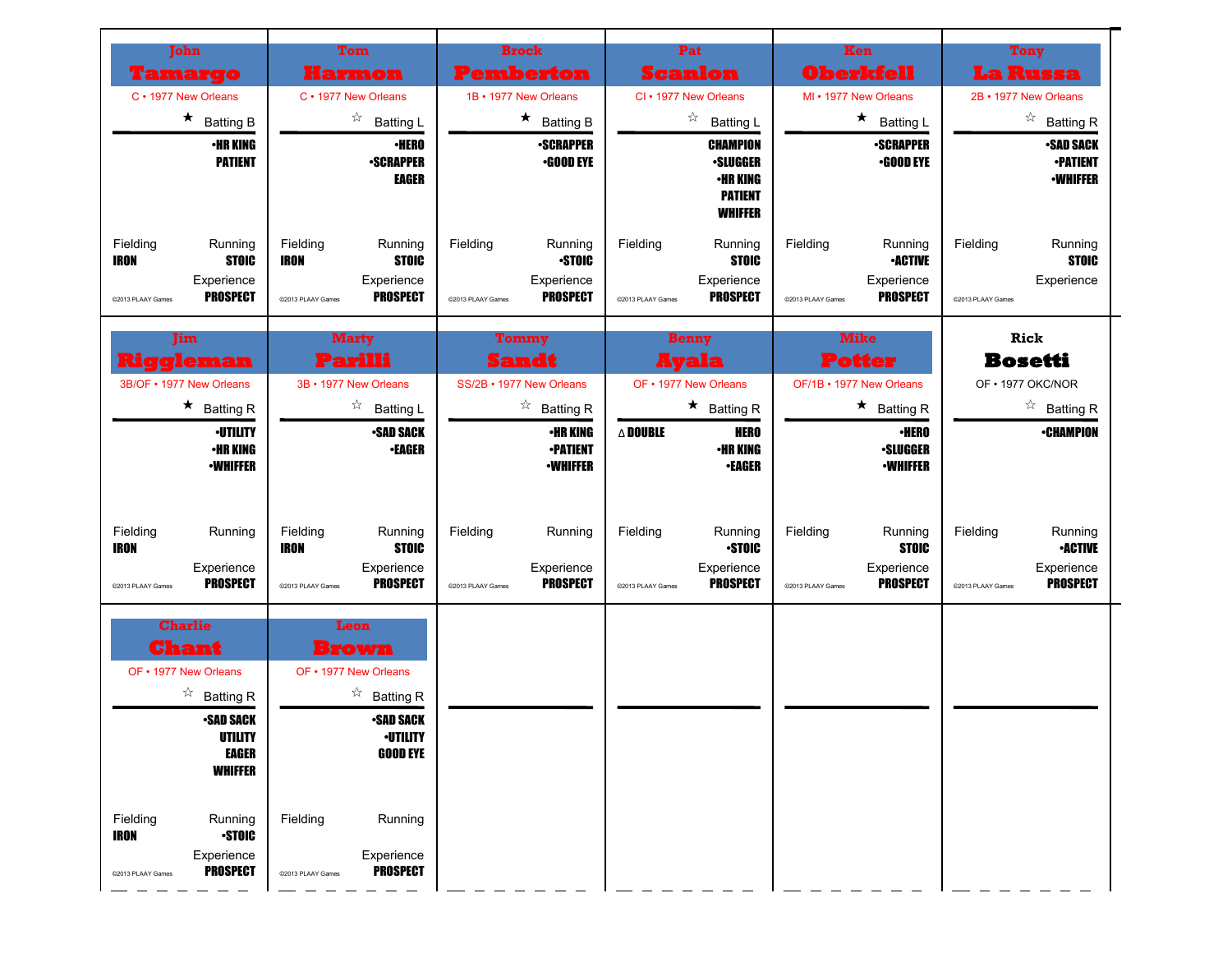| John<br><b>Sutton</b><br>RP • 1977 New Orleans<br>İ<br>Pitching R $\star$ Batting R<br><b>Batting</b><br><b>STAR</b><br><b>SAD SACK</b><br><b>CONTROL</b><br><b>UTILITY</b><br><b>SCRAPPER</b><br>EAGER<br>WHIFFER<br>Fielding<br>Running<br>Fielding<br>Running<br><b>STOIC</b><br>Experience<br>Experience<br><b>PROSPECT</b><br>@2013 PLAAY Games<br>@2013 PLAAY Games<br><b>Doug</b><br>Ramon<br>de los Santos<br>Capilla<br>SP • 1977 New Orleans<br>RP/SP · 1977 New Orleans<br>Pitching L ★ Batting L<br>Pitching L ★ Batting L | A1<br>Autry<br>SP • 1977 New Orleans<br>Pitching R $\overrightarrow{x}$ Batting R<br><b>WORKMAN</b><br><b>•SAD SACK</b><br><b>FLASH</b><br><b>SCRAPPER</b><br>EAGER<br><b>WHIFFER</b><br>Fielding<br>Running<br><b>STOIC</b><br>Experience<br><b>PROSPECT</b><br>@2013 PLAAY Games<br>Tom<br><b>Dettore</b><br>RP • 1977 New Orleans<br>Pitching R $\star$ Batting L | Earl<br><b>Bass</b><br>SP • 1977 New Orleans<br>Pitching R $\star$ Batting R<br><b>STAR</b><br><b>•SAD SACK</b><br><b>FLASH</b><br><b>SCRAPPER</b><br><b>CONTROL</b><br>∙EAGER<br><b>WHIFFER</b><br>Fielding<br>Running<br><b>STOIC</b><br>Experience<br><b>PROSPECT</b><br>@2013 PLAAY Games<br><b>Steve</b><br>Dunning<br>SP • 1977 New Orleans<br>Pitching R $\star$ Batting R | <b>Mike</b><br><b>Beard</b><br>RP • 1977 New Orleans<br>Pitching L $\star$ Batting L<br><b>STRUGGLER</b><br><b>SAD SACK</b><br><b>SCRAPPER</b><br>EAGER<br><b>WHIFFER</b><br>Fielding<br>Running<br><b>STOIC</b><br>Experience<br><b>PROSPECT</b><br>@2013 PLAAY Games<br>Pete<br><b>Falcone</b><br>SP • 1977 New Orleans | <b>Stan</b><br><b>Butkus</b><br>RP • 1977 New Orleans<br>Pitching R $\star$ Batting R<br><b>CONTROL</b><br><b>SAD SACK</b><br><b>UTILITY</b><br><b>SCRAPPER</b><br>EAGER<br><b>WHIFFER</b><br>Fielding<br>Running<br><b>STOIC</b><br>Experience<br><b>PROSPECT</b><br>@2013 PLAAY Games<br><b>William</b><br><b>Rothan</b><br>SP • 1977 New Orleans |
|----------------------------------------------------------------------------------------------------------------------------------------------------------------------------------------------------------------------------------------------------------------------------------------------------------------------------------------------------------------------------------------------------------------------------------------------------------------------------------------------------------------------------------------|----------------------------------------------------------------------------------------------------------------------------------------------------------------------------------------------------------------------------------------------------------------------------------------------------------------------------------------------------------------------|-----------------------------------------------------------------------------------------------------------------------------------------------------------------------------------------------------------------------------------------------------------------------------------------------------------------------------------------------------------------------------------|---------------------------------------------------------------------------------------------------------------------------------------------------------------------------------------------------------------------------------------------------------------------------------------------------------------------------|-----------------------------------------------------------------------------------------------------------------------------------------------------------------------------------------------------------------------------------------------------------------------------------------------------------------------------------------------------|
|                                                                                                                                                                                                                                                                                                                                                                                                                                                                                                                                        |                                                                                                                                                                                                                                                                                                                                                                      |                                                                                                                                                                                                                                                                                                                                                                                   |                                                                                                                                                                                                                                                                                                                           |                                                                                                                                                                                                                                                                                                                                                     |
|                                                                                                                                                                                                                                                                                                                                                                                                                                                                                                                                        |                                                                                                                                                                                                                                                                                                                                                                      |                                                                                                                                                                                                                                                                                                                                                                                   |                                                                                                                                                                                                                                                                                                                           |                                                                                                                                                                                                                                                                                                                                                     |
|                                                                                                                                                                                                                                                                                                                                                                                                                                                                                                                                        |                                                                                                                                                                                                                                                                                                                                                                      |                                                                                                                                                                                                                                                                                                                                                                                   |                                                                                                                                                                                                                                                                                                                           |                                                                                                                                                                                                                                                                                                                                                     |
|                                                                                                                                                                                                                                                                                                                                                                                                                                                                                                                                        |                                                                                                                                                                                                                                                                                                                                                                      |                                                                                                                                                                                                                                                                                                                                                                                   |                                                                                                                                                                                                                                                                                                                           |                                                                                                                                                                                                                                                                                                                                                     |
|                                                                                                                                                                                                                                                                                                                                                                                                                                                                                                                                        |                                                                                                                                                                                                                                                                                                                                                                      |                                                                                                                                                                                                                                                                                                                                                                                   |                                                                                                                                                                                                                                                                                                                           |                                                                                                                                                                                                                                                                                                                                                     |
|                                                                                                                                                                                                                                                                                                                                                                                                                                                                                                                                        |                                                                                                                                                                                                                                                                                                                                                                      |                                                                                                                                                                                                                                                                                                                                                                                   |                                                                                                                                                                                                                                                                                                                           |                                                                                                                                                                                                                                                                                                                                                     |
|                                                                                                                                                                                                                                                                                                                                                                                                                                                                                                                                        |                                                                                                                                                                                                                                                                                                                                                                      |                                                                                                                                                                                                                                                                                                                                                                                   |                                                                                                                                                                                                                                                                                                                           |                                                                                                                                                                                                                                                                                                                                                     |
|                                                                                                                                                                                                                                                                                                                                                                                                                                                                                                                                        |                                                                                                                                                                                                                                                                                                                                                                      |                                                                                                                                                                                                                                                                                                                                                                                   |                                                                                                                                                                                                                                                                                                                           |                                                                                                                                                                                                                                                                                                                                                     |
|                                                                                                                                                                                                                                                                                                                                                                                                                                                                                                                                        |                                                                                                                                                                                                                                                                                                                                                                      |                                                                                                                                                                                                                                                                                                                                                                                   |                                                                                                                                                                                                                                                                                                                           |                                                                                                                                                                                                                                                                                                                                                     |
|                                                                                                                                                                                                                                                                                                                                                                                                                                                                                                                                        |                                                                                                                                                                                                                                                                                                                                                                      |                                                                                                                                                                                                                                                                                                                                                                                   | Pitching L $\overrightarrow{a}$ Batting L                                                                                                                                                                                                                                                                                 | Pitching R $\star$ Batting R                                                                                                                                                                                                                                                                                                                        |
| <b>WORKMAN-</b><br><b>UTILITY</b><br><b>STRUGGLER</b><br><b>-SAD SACK</b><br><b>FLASH</b> •<br><b>SCRAPPER</b><br><b>WORKMAN</b><br><b>SCRAPPER</b><br>EAGER<br><b>FLASH</b><br><b>•EAGER</b><br><b>WHIFFER</b><br><b>WILD</b><br><b>•WHIFFER</b>                                                                                                                                                                                                                                                                                      | <b>STRUGGLER</b><br><b>SAD SACK</b><br><b>·UTILITY</b><br><b>SCRAPPER</b><br>EAGER<br><b>WHIFFER</b>                                                                                                                                                                                                                                                                 | <b>WHIFFER</b><br><b>FLASH</b><br><b>CONTROL</b>                                                                                                                                                                                                                                                                                                                                  | <b>WORKMAN</b><br><b>SAD SACK</b><br><b>FLASH</b> •<br><b>SCRAPPER</b><br><b>•EAGER</b><br><b>•GOOD EYE</b>                                                                                                                                                                                                               | <b>STRUGGLER</b><br><b>UTILITY</b><br><b>SCRAPPER</b><br><b>•EAGER</b>                                                                                                                                                                                                                                                                              |
| Fielding<br>Running<br>Fielding<br>Running<br><b>STOIC</b><br><b>STOIC</b>                                                                                                                                                                                                                                                                                                                                                                                                                                                             | Fielding<br>Running<br><b>STOIC</b>                                                                                                                                                                                                                                                                                                                                  | Fielding<br>Running<br><b>STOIC</b>                                                                                                                                                                                                                                                                                                                                               | Fielding<br>Running<br><b>STOIC</b>                                                                                                                                                                                                                                                                                       | Fielding<br>Running<br><b>STOIC</b>                                                                                                                                                                                                                                                                                                                 |
| Experience<br>Experience<br><b>PROSPECT</b><br><b>PROSPECT</b><br>@2013 PLAAY Games<br>@2013 PLAAY Games                                                                                                                                                                                                                                                                                                                                                                                                                               | Experience<br>@2013 PLAAY Games                                                                                                                                                                                                                                                                                                                                      | Experience<br>@2013 PLAAY Games                                                                                                                                                                                                                                                                                                                                                   | Experience<br><b>PROSPECT</b><br>@2013 PLAAY Games                                                                                                                                                                                                                                                                        | Experience<br><b>PROSPECT</b><br>@2013 PLAAY Games                                                                                                                                                                                                                                                                                                  |
|                                                                                                                                                                                                                                                                                                                                                                                                                                                                                                                                        |                                                                                                                                                                                                                                                                                                                                                                      |                                                                                                                                                                                                                                                                                                                                                                                   |                                                                                                                                                                                                                                                                                                                           |                                                                                                                                                                                                                                                                                                                                                     |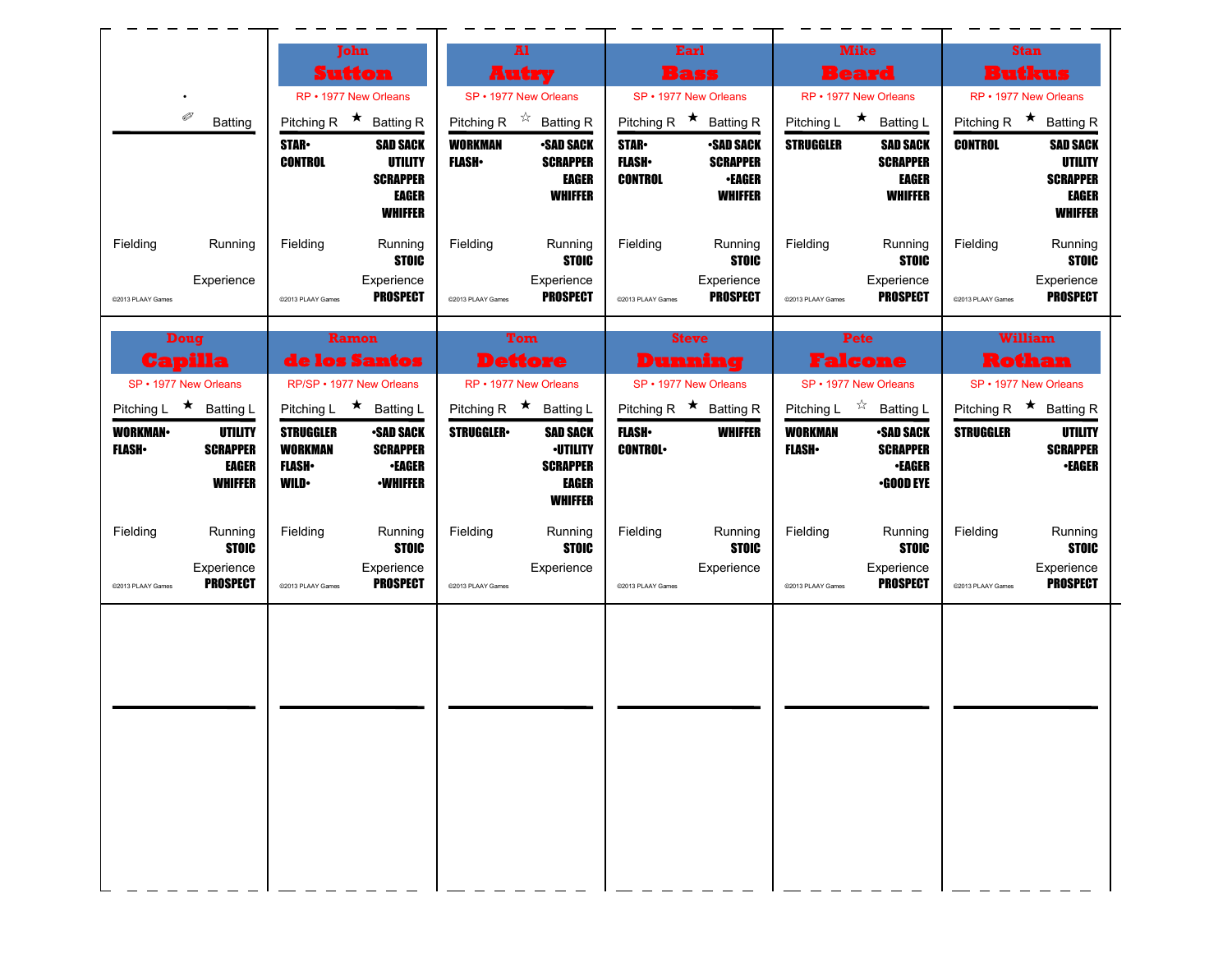| Jack<br><b>Bastable</b><br>C · 1977 Oklahoma City                                              |                                                                                                                                   |                                              | <b>Manny</b><br>Lantigua<br>C · 1977 Oklahoma City<br>Í                                                                                                            |                                              | <b>Bill</b><br><b>Nahorodny</b><br>1B/C · 1977 Oklahoma City                                               |                               | Gary<br><b>Begnaud</b><br>1B · 1977 Oklahoma City<br>∅                                                                            |                               | Fred<br><b>Andrews</b><br>2B · 1977 Oklahoma City                                                                                       |                               | <b>Bill</b><br><b>Dancy</b><br>IF • 1977 Oklahoma City                                                                       |
|------------------------------------------------------------------------------------------------|-----------------------------------------------------------------------------------------------------------------------------------|----------------------------------------------|--------------------------------------------------------------------------------------------------------------------------------------------------------------------|----------------------------------------------|------------------------------------------------------------------------------------------------------------|-------------------------------|-----------------------------------------------------------------------------------------------------------------------------------|-------------------------------|-----------------------------------------------------------------------------------------------------------------------------------------|-------------------------------|------------------------------------------------------------------------------------------------------------------------------|
|                                                                                                | $\star$ Batting R<br>UTILITY<br><b>-SCRAPPER</b><br><b>•EAGER</b><br><b>-WHIFFER</b>                                              |                                              | <b>Batting R</b><br><b>SCRAPPER</b><br><b>•EAGER</b><br><b>•WHIFFER</b>                                                                                            |                                              | $\star$ Batting R<br><b>•HERO</b><br>•HR KING<br><b>-WHIFFER</b>                                           |                               | <b>Batting R</b><br><b>-SAD SACK</b><br><b>·UTILITY</b><br><b>•SLUGGER</b><br>•HR KING<br><b>PATIENT</b>                          |                               | $\star$ Batting R<br><b>HERO</b><br><b>•EAGER</b><br><b>WHIFFER</b>                                                                     |                               | $\overrightarrow{a}$ Batting B<br><b>•CHAMPION</b><br><b>-SCRAPPER</b><br><b>•EAGER</b>                                      |
| Fielding<br><b>IRON</b><br>@2013 PLAAY Games                                                   | Running<br>Experience<br><b>PROSPECT</b>                                                                                          | Fielding<br>@2013 PLAAY Games                | Running<br><b>STOIC</b><br>Experience<br><b>PROSPECT</b>                                                                                                           | Fielding<br>@2013 PLAAY Games                | Running<br>Experience<br><b>PROSPECT</b>                                                                   | Fielding<br>@2013 PLAAY Games | <b>WHIFFER</b><br>Running<br>Experience<br><b>PROSPECT</b>                                                                        | Fielding<br>@2013 PLAAY Games | Running<br><b>STOIC</b><br>Experience<br><b>PROSPECT</b>                                                                                | Fielding<br>@2013 PLAAY Games | Running<br><b>STOIC</b><br>Experience<br><b>PROSPECT</b>                                                                     |
| Jim<br><b>Morrison</b><br>3B/2B · 1977 Oklahoma City                                           | $\star$ Batting R<br><b>HERO</b><br><b>-WHIFFER</b>                                                                               |                                              | <b>Mike</b><br><b>Buskey</b><br>SS · 1977 Oklahoma City<br>$\star$ Batting R<br><b>-UTILITY</b><br><b>-WHIFFER</b>                                                 |                                              | Lonnie<br><b>Smith</b><br>OF . 1977 Oklahoma City<br>$\star$ Batting R<br><b>·HERO</b><br><b>-SCRAPPER</b> |                               | <b>Bobby</b><br><b>Brown</b><br>OF . 1977 Oklahoma City<br>☆<br><b>Batting B</b><br><b>•CHAMPION</b><br><b>•SCRAPPER</b><br>EAGER |                               | <b>Daniel</b><br><b>Fitzgerald</b><br>OF . 1977 Oklahoma City<br>☆<br><b>Batting R</b><br>UTILITY<br><b>-SCRAPPER</b><br><b>WHIFFER</b> |                               | John<br>Poff<br>OF/1B · 1977 Oklahoma City<br>☆<br><b>Batting L</b><br><b>•CHAMPION</b><br><b>•PATIENT</b><br><b>WHIFFER</b> |
| Fielding<br><b>IRON</b><br>@2013 PLAAY Games                                                   | Running<br>Experience<br><b>PROSPECT</b>                                                                                          | Fielding<br><b>IRON</b><br>@2013 PLAAY Games | Running<br>Experience<br><b>PROSPECT</b>                                                                                                                           | Fielding<br><b>IRON</b><br>@2013 PLAAY Games | Running<br><b>ACTIVE</b><br>Experience<br><b>PROSPECT</b>                                                  | Fielding<br>@2013 PLAAY Games | Running<br><b>ACTIVE</b><br>Experience<br><b>PROSPECT</b>                                                                         | Fielding<br>@2013 PLAAY Games | Running<br><b>•ACTIVE</b><br>Experience<br><b>PROSPECT</b>                                                                              | Fielding<br>@2013 PLAAY Games | Running<br>Experience<br><b>PROSPECT</b>                                                                                     |
| <b>Kerry</b><br><b>Dineen</b><br>OF • 1977 Oklahoma City<br>Í<br>Fielding<br>@2013 PLAAY Games | <b>Batting L</b><br><b>HERO</b><br><b>-SCRAPPER</b><br><b>EAGER</b><br>Running<br><b>-ACTIVE</b><br>Experience<br><b>PROSPECT</b> | Fielding<br>@2013 PLAAY Games                | Dane<br>lorg<br>1B/OF . 1977 OKC/New OR<br>☆<br><b>Batting L</b><br><b>•HERO</b><br><b>•CHAMPION</b><br><b>PATIENT</b><br>Running<br>Experience<br><b>PROSPECT</b> |                                              |                                                                                                            |                               |                                                                                                                                   |                               |                                                                                                                                         |                               |                                                                                                                              |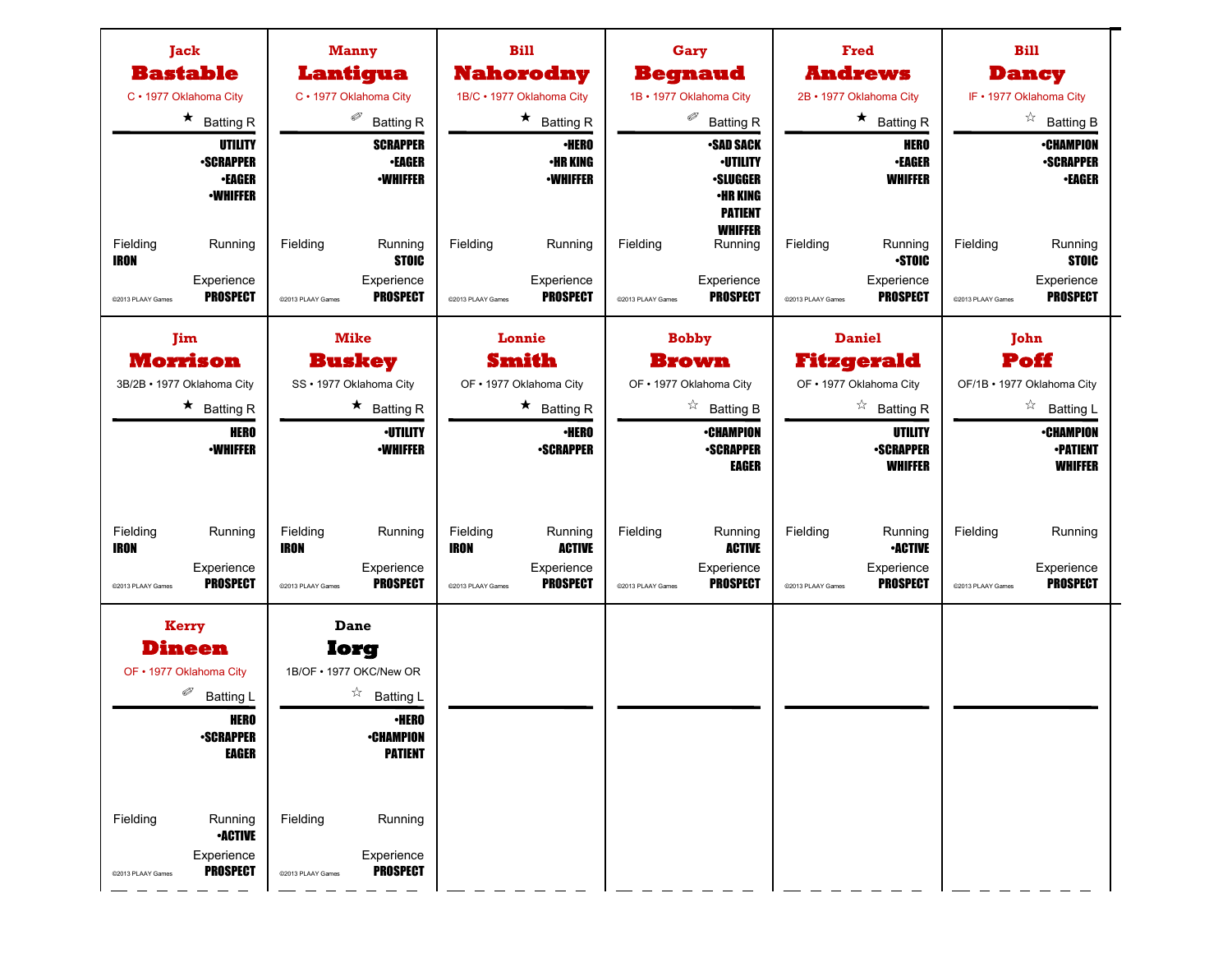|                                              | Jim                           |                                    |                                  | Fred                               | Dan                          |                                    |                                    | <b>Todd</b>                        |                                    | <b>Bill</b>                                                  |
|----------------------------------------------|-------------------------------|------------------------------------|----------------------------------|------------------------------------|------------------------------|------------------------------------|------------------------------------|------------------------------------|------------------------------------|--------------------------------------------------------------|
|                                              |                               | Wright                             |                                  | <b>Beene</b>                       | <b>Boitano</b>               |                                    |                                    | <b>Brenizer</b>                    |                                    | <b>Champion</b>                                              |
|                                              | SP · 1977 Oklahoma City       |                                    |                                  | SP · 1977 Oklahoma City            | RP/SP · 1977 Oklahoma City   |                                    |                                    | RP · 1977 Oklahoma City            |                                    | RP/SP · 1977 Oklahoma City                                   |
|                                              | Pitching R $\star$ Batting R  |                                    |                                  | Pitching R <sup>@</sup> Batting B  | Pitching R $\star$ Batting R |                                    |                                    | Pitching L $\vec{r}$ Batting B     |                                    | Pitching R $\star$ Batting R                                 |
|                                              | <b>STAR</b><br><b>FLASH</b> • | <b>SAD SACK</b><br><b>SCRAPPER</b> | <b>WORKMAN</b><br><b>CONTROL</b> | <b>•SAD SACK</b><br><b>UTILITY</b> | <b>STRUGGLER</b>             | <b>SAD SACK</b><br><b>•HR KING</b> | <b>STRUGGLER</b><br><b>FLASH</b> • | <b>SAD SACK</b><br>UTILITY         | <b>STRUGGLER</b><br><b>WORKMAN</b> | <b>-UTILITY</b><br><b>SCRAPPER</b>                           |
|                                              | <b>CONTROL</b>                | <b>WHIFFER</b>                     |                                  | <b>SCRAPPER</b><br><b>•EAGER</b>   |                              | <b>•PATIENT</b><br><b>WHIFFER</b>  | <b>WILD</b>                        | <b>SCRAPPER</b><br>EAGER           |                                    | <b>•PATIENT</b><br><b>-WHIFFER</b>                           |
|                                              |                               |                                    |                                  | <b>WHIFFER</b>                     |                              |                                    |                                    | <b>WHIFFER</b>                     |                                    |                                                              |
|                                              | Fielding                      | Running<br><b>STOIC</b>            | Fielding                         | Running<br><b>STOIC</b>            | Fielding                     | Running<br><b>STOIC</b>            | Fielding                           | Running<br><b>STOIC</b>            | Fielding                           | Running<br><b>STOIC</b>                                      |
|                                              |                               | Experience                         |                                  | Experience                         |                              | Experience                         |                                    | Experience                         |                                    | Experience                                                   |
|                                              | @2013 PLAAY Games             | <b>PROSPECT</b>                    | @2013 PLAAY Games                | <b>•ICON</b>                       | @2013 PLAAY Games            | <b>PROSPECT</b>                    | @2013 PLAAY Games                  | <b>PROSPECT</b>                    | @2013 PLAAY Games                  |                                                              |
| Larry                                        | <b>Chuck</b>                  |                                    |                                  | Carl                               | <b>Manny</b>                 |                                    |                                    | <b>Dave</b>                        |                                    | <b>Steve</b>                                                 |
| <b>Kiser</b>                                 | Kniffin                       |                                    |                                  | <b>Morton</b>                      | <b>Seoane</b>                |                                    |                                    | <b>Wallace</b>                     |                                    | <b>Waterbury</b>                                             |
| SP/RP · 1977 Oklahoma City                   | RP · 1977 Oklahoma City       |                                    |                                  | SP · 1977 Oklahoma City            | SP/RP · 1977 Oklahoma City   |                                    |                                    | CL · 1977 Oklahoma City            |                                    | SP/RP · 1977 Oklahoma City                                   |
| Pitching L $\star$ Batting R                 | Pitching L $\star$ Batting R  |                                    |                                  | Pitching R $\star$ Batting R       | Pitching R $\star$ Batting R |                                    |                                    | Pitching R $\star$ Batting R       |                                    | Pitching R $\overrightarrow{x}$ Batting R<br><b>SAD SACK</b> |
| <b>WORKMAN</b><br><b>SAD SACK</b><br>UTILITY | <b>STAR</b><br><b>FLASH</b> • | <b>•UTILITY</b><br><b>SCRAPPER</b> | <b>STAR</b><br><b>CONTROL</b>    | <b>·UTILITY</b><br><b>-SLUGGER</b> | <b>CONTROL</b>               | <b>SAD SACK</b><br><b>UTILITY</b>  | <b>WORKMAN</b><br><b>FLASH</b> •   | <b>·UTILITY</b><br><b>SCRAPPER</b> | <b>STAR</b>                        | <b>SCRAPPER</b>                                              |
| <b>•EAGER</b><br><b>WHIFFER</b>              |                               | <b>EAGER</b><br><b>WHIFFER</b>     |                                  | <b>•HR KING</b><br><b>EAGER</b>    |                              | <b>SCRAPPER</b><br>EAGER           | <b>CONTROL</b>                     | EAGER<br><b>WHIFFER</b>            |                                    | <b>WHIFFER</b>                                               |
|                                              |                               |                                    |                                  | <b>WHIFFER</b>                     |                              | <b>WHIFFER</b>                     |                                    |                                    |                                    |                                                              |
| Fielding<br>Running<br><b>STOIC</b>          | Fielding                      | Running<br><b>STOIC</b>            | Fielding                         | Running<br><b>STOIC</b>            | Fielding                     | Running<br><b>STOIC</b>            | Fielding                           | Running<br><b>STOIC</b>            | Fielding                           | Running<br><b>STOIC</b>                                      |
| Experience                                   |                               | Experience                         |                                  | Experience                         |                              | Experience                         |                                    | Experience                         |                                    | Experience                                                   |
| <b>PROSPECT</b><br>@2013 PLAAY Games         | @2013 PLAAY Games             | <b>PROSPECT</b>                    | @2013 PLAAY Games                | <b>·ICON</b>                       | @2013 PLAAY Games            | <b>PROSPECT</b>                    | @2013 PLAAY Games                  | <b>PROSPECT</b>                    | @2013 PLAAY Games                  | <b>PROSPECT</b>                                              |
|                                              |                               |                                    |                                  |                                    |                              |                                    |                                    |                                    |                                    |                                                              |
|                                              |                               |                                    |                                  |                                    |                              |                                    |                                    |                                    |                                    |                                                              |
|                                              |                               |                                    |                                  |                                    |                              |                                    |                                    |                                    |                                    |                                                              |
|                                              |                               |                                    |                                  |                                    |                              |                                    |                                    |                                    |                                    |                                                              |
|                                              |                               |                                    |                                  |                                    |                              |                                    |                                    |                                    |                                    |                                                              |
|                                              |                               |                                    |                                  |                                    |                              |                                    |                                    |                                    |                                    |                                                              |
|                                              |                               |                                    |                                  |                                    |                              |                                    |                                    |                                    |                                    |                                                              |
|                                              |                               |                                    |                                  |                                    |                              |                                    |                                    |                                    |                                    |                                                              |
|                                              |                               |                                    |                                  |                                    |                              |                                    |                                    |                                    |                                    |                                                              |
|                                              |                               |                                    |                                  |                                    |                              |                                    |                                    |                                    |                                    |                                                              |
|                                              |                               |                                    |                                  |                                    |                              |                                    |                                    |                                    |                                    |                                                              |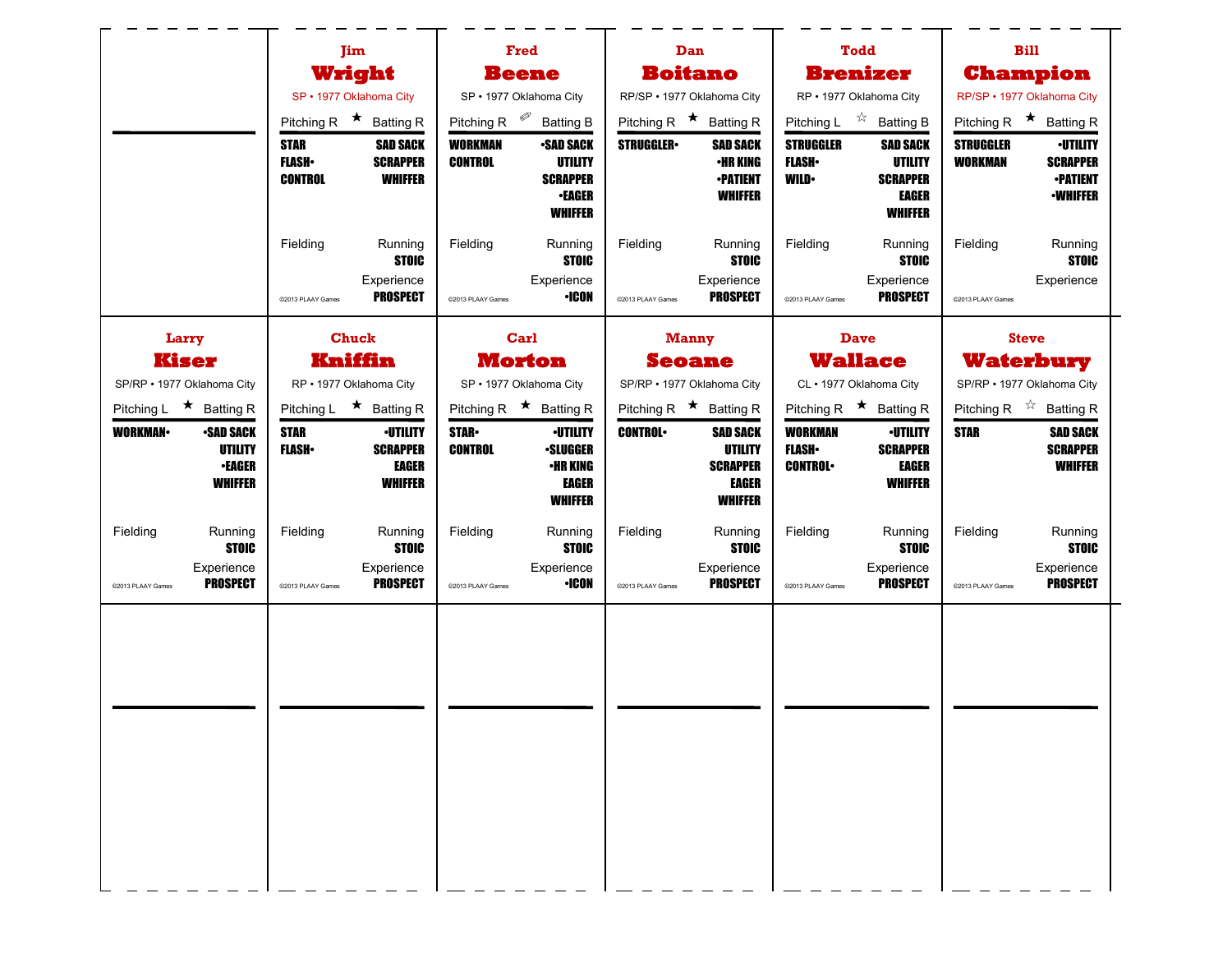| <b>Steve</b><br><b>Patchin</b>               |                                                                                                                              | <b>Craig</b><br><b>Perkins</b><br>$C \cdot 1977$ Omaha |                                                                                              | Gary<br><b>Martz</b><br>1B/OF • 1977 Omaha |                                                            | <b>Charlie</b><br><b>Beamon</b><br>1B · 1977 Omaha |                                                                       | Rudy<br><b>Kinard</b>         |                                                                          | <b>Brian</b><br><b>Murphy</b>                |                                                                          |
|----------------------------------------------|------------------------------------------------------------------------------------------------------------------------------|--------------------------------------------------------|----------------------------------------------------------------------------------------------|--------------------------------------------|------------------------------------------------------------|----------------------------------------------------|-----------------------------------------------------------------------|-------------------------------|--------------------------------------------------------------------------|----------------------------------------------|--------------------------------------------------------------------------|
|                                              |                                                                                                                              |                                                        |                                                                                              |                                            |                                                            |                                                    |                                                                       |                               |                                                                          |                                              |                                                                          |
|                                              | $\star$ Batting R                                                                                                            |                                                        |                                                                                              |                                            |                                                            |                                                    |                                                                       |                               | ☆<br><b>Batting R</b>                                                    | $\star$<br><b>Batting R</b>                  |                                                                          |
|                                              | UTILITY<br><b>PATIENT</b><br><b>•WHIFFER</b>                                                                                 | $\Delta$ Double                                        | <b>•CHAMPION</b><br><b>-SLUGGER</b><br><b>•HR KING</b><br><b>•PATIENT</b><br><b>-WHIFFER</b> |                                            | UTILITY<br><b>-PATIENT</b><br><b>WHIFFER</b>               |                                                    | <b>-SCRAPPER</b><br><b>-EAGER</b>                                     |                               | UTILITY<br><b>SCRAPPER</b>                                               |                                              | <b>-SAD SACK</b><br><b>-UTILITY</b><br><b>SCRAPPER</b><br><b>WHIFFER</b> |
| Fielding                                     | Running<br><b>STOIC</b><br>Experience<br><b>PROSPECT</b>                                                                     | Fielding                                               | Running<br><b>STOIC</b><br>Experience<br><b>PROSPECT</b>                                     | Fielding<br><b>IRON</b>                    | Running<br><b>STOIC</b><br>Experience<br><b>PROSPECT</b>   | Fielding                                           | Running<br>Experience<br><b>PROSPECT</b>                              | Fielding                      | Running<br><b>STOIC</b><br>Experience<br><b>PROSPECT</b>                 | Fielding                                     | Running<br><b>STOIC</b><br>Experience<br><b>PROSPECT</b>                 |
| @2013 PLAAY Games                            |                                                                                                                              | @2013 PLAAY Games                                      |                                                                                              | @2013 PLAAY Games                          |                                                            | @2013 PLAAY Games                                  |                                                                       | @2013 PLAAY Games             |                                                                          | @2013 PLAAY Games                            |                                                                          |
|                                              | <b>Dave</b>                                                                                                                  |                                                        | U.L.                                                                                         | <b>Willie</b>                              |                                                            | <b>Clint</b>                                       |                                                                       | Joe                           |                                                                          | <b>Kenneth</b>                               |                                                                          |
|                                              | <b>Cripe</b>                                                                                                                 | <b>Washington</b>                                      |                                                                                              | <b>Wilson</b>                              |                                                            | <b>Hurdle</b>                                      |                                                                       | <b>Lahoud</b>                 |                                                                          | <b>Melvin</b>                                |                                                                          |
|                                              | 3B · 1977 Omaha                                                                                                              | SS · 1977 Omaha                                        |                                                                                              | OF • 1977 Omaha                            |                                                            | OF · 1977 Omaha                                    |                                                                       | OF · 1977 Omaha               |                                                                          | OF • 1977 Omaha                              |                                                                          |
|                                              | $\star$ Batting R                                                                                                            |                                                        | $\star$<br><b>Batting B</b>                                                                  |                                            | ★<br><b>Batting B</b>                                      |                                                    | $\star$<br><b>Batting L</b>                                           |                               | $\star$<br><b>Batting L</b>                                              |                                              | $\stackrel{\wedge}{\bowtie}$<br><b>Batting R</b>                         |
|                                              | <b>HERO</b><br><b>-PATIENT</b>                                                                                               |                                                        | <b>SCRAPPER</b><br><b>WHIFFER</b>                                                            |                                            | <b>HERO</b><br><b>-SCRAPPER</b><br>EAGER<br><b>WHIFFER</b> |                                                    | <b>•HERO</b><br><b>•CHAMPION</b><br><b>-SLUGGER</b><br><b>PATIENT</b> |                               | <b>•CHAMPION</b><br><b>·SLUGGER</b><br><b>•HR KING</b><br><b>PATIENT</b> |                                              | <b>•SAD SACK</b><br><b>SCRAPPER</b><br><b>WHIFFER</b>                    |
| Fielding<br><b>IRON</b><br>@2013 PLAAY Games | Running<br><b>STOIC</b><br>Experience<br><b>PROSPECT</b>                                                                     | Fielding<br><b>IRON</b><br>@2013 PLAAY Games           | Running<br><b>•ACTIVE</b><br>Experience<br><b>PROSPECT</b>                                   | Fielding<br>@2013 PLAAY Games              | Running<br><b>ACTIVE</b><br>Experience<br><b>PROSPECT</b>  | Fielding<br>@2013 PLAAY Games                      | Running<br>Experience<br><b>PROSPECT</b>                              | Fielding<br>@2013 PLAAY Games | Running<br><b>STOIC</b><br>Experience                                    | Fielding<br><b>IRON</b><br>@2013 PLAAY Games | Running<br><b>•ACTIVE</b><br>Experience<br><b>PROSPECT</b>               |
|                                              | Pete<br><b>Koegel</b><br>C/DH · 1977 Omaha<br>∅<br><b>Batting R</b><br><b>•SAD SACK</b><br><b>•SLUGGER</b><br><b>WHIFFER</b> |                                                        |                                                                                              |                                            |                                                            |                                                    |                                                                       |                               |                                                                          |                                              |                                                                          |
| Fielding<br>@2013 PLAAY Games                | Running<br><b>STOIC</b><br>Experience<br><b>PROSPECT</b>                                                                     |                                                        |                                                                                              |                                            |                                                            |                                                    |                                                                       |                               |                                                                          |                                              |                                                                          |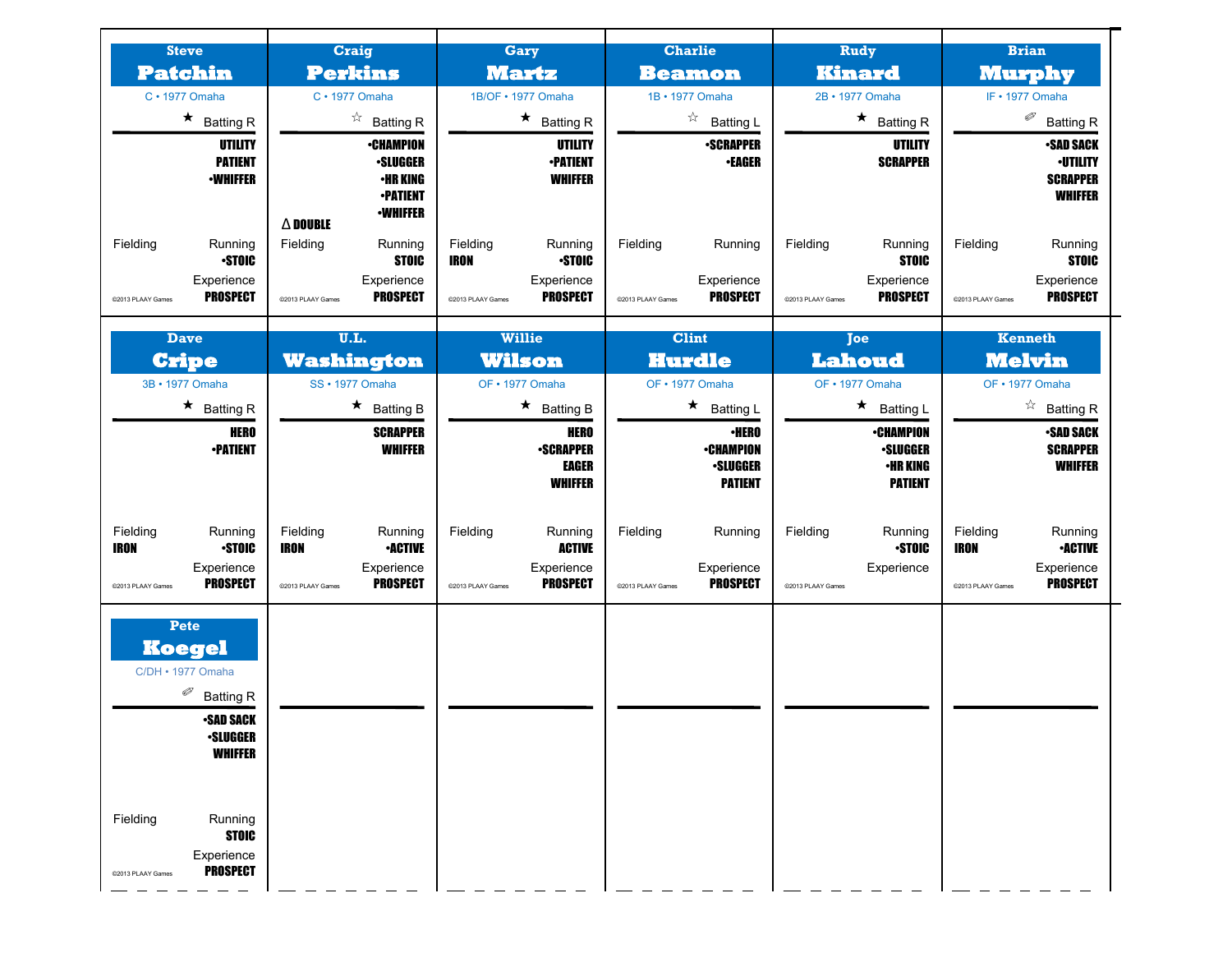|                                                                                                     | Gary<br>Wright<br>RP · 1977 Omaha |                                                                                 | <b>Mark</b><br><b>Ballinger</b><br>RP/SP · 1977 Omaha |                                                               | <b>Steve</b><br><b>Barr</b><br>SP · 1977 Omaha |                                                                                 | Jerry<br><b>Cram</b>               |                                                                                          | Rich<br><b>Gale</b>                                          |                                                                                         |
|-----------------------------------------------------------------------------------------------------|-----------------------------------|---------------------------------------------------------------------------------|-------------------------------------------------------|---------------------------------------------------------------|------------------------------------------------|---------------------------------------------------------------------------------|------------------------------------|------------------------------------------------------------------------------------------|--------------------------------------------------------------|-----------------------------------------------------------------------------------------|
|                                                                                                     |                                   |                                                                                 |                                                       |                                                               |                                                |                                                                                 |                                    | RP · 1977 Omaha                                                                          |                                                              |                                                                                         |
|                                                                                                     | Pitching L ★ Batting L            |                                                                                 | Pitching R $\star$ Batting R                          |                                                               | Pitching L ★ Batting L                         |                                                                                 |                                    | Pitching R $\star$ Batting R                                                             | SP · 1977 Omaha<br>Pitching R $\overrightarrow{x}$ Batting R |                                                                                         |
|                                                                                                     | <b>WORKMAN-</b><br><b>CONTROL</b> | <b>SAD SACK</b><br><b>UTILITY</b><br><b>SCRAPPER</b><br>EAGER<br><b>WHIFFER</b> | <b>FLASH</b>                                          | <b>•SAD SACK</b><br><b>HR KING</b><br>EAGER<br><b>WHIFFER</b> | <b>STRUGGLER</b>                               | <b>·UTILITY</b><br><b>SCRAPPER</b><br>EAGER<br><b>WHIFFER</b>                   | ACE<br><b>CONTROL</b>              | UTILITY<br><b>SCRAPPER</b><br><b>EAGER</b><br><b>WHIFFER</b>                             | <b>STAR</b><br><b>FLASH</b><br><b>CONTROL</b>                | <b>SAD SACK</b><br><b>UTILITY</b><br><b>SCRAPPER</b><br><b>•EAGER</b><br><b>WHIFFER</b> |
|                                                                                                     | Fielding<br>@2013 PLAAY Games     | Running<br><b>STOIC</b><br>Experience<br><b>PROSPECT</b>                        | Fielding<br>@2013 PLAAY Games                         | Running<br><b>STOIC</b><br>Experience<br><b>PROSPECT</b>      | Fielding<br>@2013 PLAAY Games                  | Running<br><b>STOIC</b><br>Experience<br><b>PROSPECT</b>                        | Fielding<br>@2013 PLAAY Games      | Running<br><b>STOIC</b><br>Experience<br><b>PROSPECT</b>                                 | Fielding<br>@2013 PLAAY Games                                | Running<br><b>STOIC</b><br>Experience<br><b>PROSPECT</b>                                |
| <b>Dave</b>                                                                                         | Gary                              |                                                                                 | Lynn                                                  |                                                               | Roger                                          |                                                                                 | Lew                                |                                                                                          | <b>Greg</b>                                                  |                                                                                         |
| <b>Hasbach</b>                                                                                      | Lance                             |                                                                                 | <b>McKinney</b>                                       |                                                               | <b>Nelson</b>                                  |                                                                                 | <b>Olsen</b>                       |                                                                                          | <b>Shanahan</b>                                              |                                                                                         |
| SP · 1977 Omaha                                                                                     | SP · 1977 Omaha                   |                                                                                 | SP · 1977 Omaha                                       |                                                               | CL · 1977 Omaha                                |                                                                                 |                                    | SP · 1977 Omaha                                                                          |                                                              | SP · 1977 Omaha                                                                         |
| Pitching R $\mathscr{P}$<br><b>Batting R</b>                                                        | Pitching R $\star$ Batting B      |                                                                                 | Pitching R $\star$ Batting B                          |                                                               | Pitching R $\star$ Batting R                   |                                                                                 | Pitching <sup>2</sup>              | <b>Batting R</b>                                                                         |                                                              | Pitching R $\star$ Batting R                                                            |
| <b>STRUGGLER</b><br><b>SAD SACK</b><br><b>CONTROL</b><br><b>SCRAPPER</b><br>EAGER<br><b>WHIFFER</b> | <b>STAR</b><br><b>CONTROL</b>     | <b>SAD SACK</b><br>UTILITY<br><b>SCRAPPER</b><br>∙EAGER<br><b>WHIFFER</b>       | <b>STAR</b><br><b>FLASH</b> •<br><b>CONTROL</b>       | <b>SAD SACK</b><br><b>EAGER</b><br><b>WHIFFER</b>             | <b>STAR-</b><br><b>FLASH</b> •                 | <b>SAD SACK</b><br><b>UTILITY</b><br><b>SCRAPPER</b><br>EAGER<br><b>WHIFFER</b> | <b>STRUGGLER</b><br><b>CONTROL</b> | <b>SAD SACK</b><br><b>UTILITY</b><br><b>SCRAPPER</b><br><b>PATIENT</b><br><b>WHIFFER</b> | ACE.<br><b>CONTROL</b>                                       | <b>SAD SACK</b><br><b>·UTILITY</b><br><b>SCRAPPER</b><br>EAGER<br><b>WHIFFER</b>        |
| Fielding<br>Running<br><b>STOIC</b>                                                                 | Fielding                          | Running<br><b>STOIC</b>                                                         | Fielding                                              | Running<br><b>STOIC</b>                                       | Fielding<br>IRON                               | Running<br><b>STOIC</b>                                                         | Fielding                           | Running<br><b>STOIC</b>                                                                  | Fielding                                                     | Running<br><b>STOIC</b>                                                                 |
| Experience<br><b>PROSPECT</b><br>@2013 PLAAY Games                                                  | @2013 PLAAY Games                 | Experience<br><b>PROSPECT</b>                                                   | @2013 PLAAY Games                                     | Experience<br><b>PROSPECT</b>                                 | @2013 PLAAY Games                              | Experience                                                                      | @2013 PLAAY Games                  | Experience<br><b>PROSPECT</b>                                                            | @2013 PLAAY Games                                            | Experience<br><b>PROSPECT</b>                                                           |
|                                                                                                     |                                   |                                                                                 |                                                       |                                                               |                                                |                                                                                 |                                    |                                                                                          |                                                              |                                                                                         |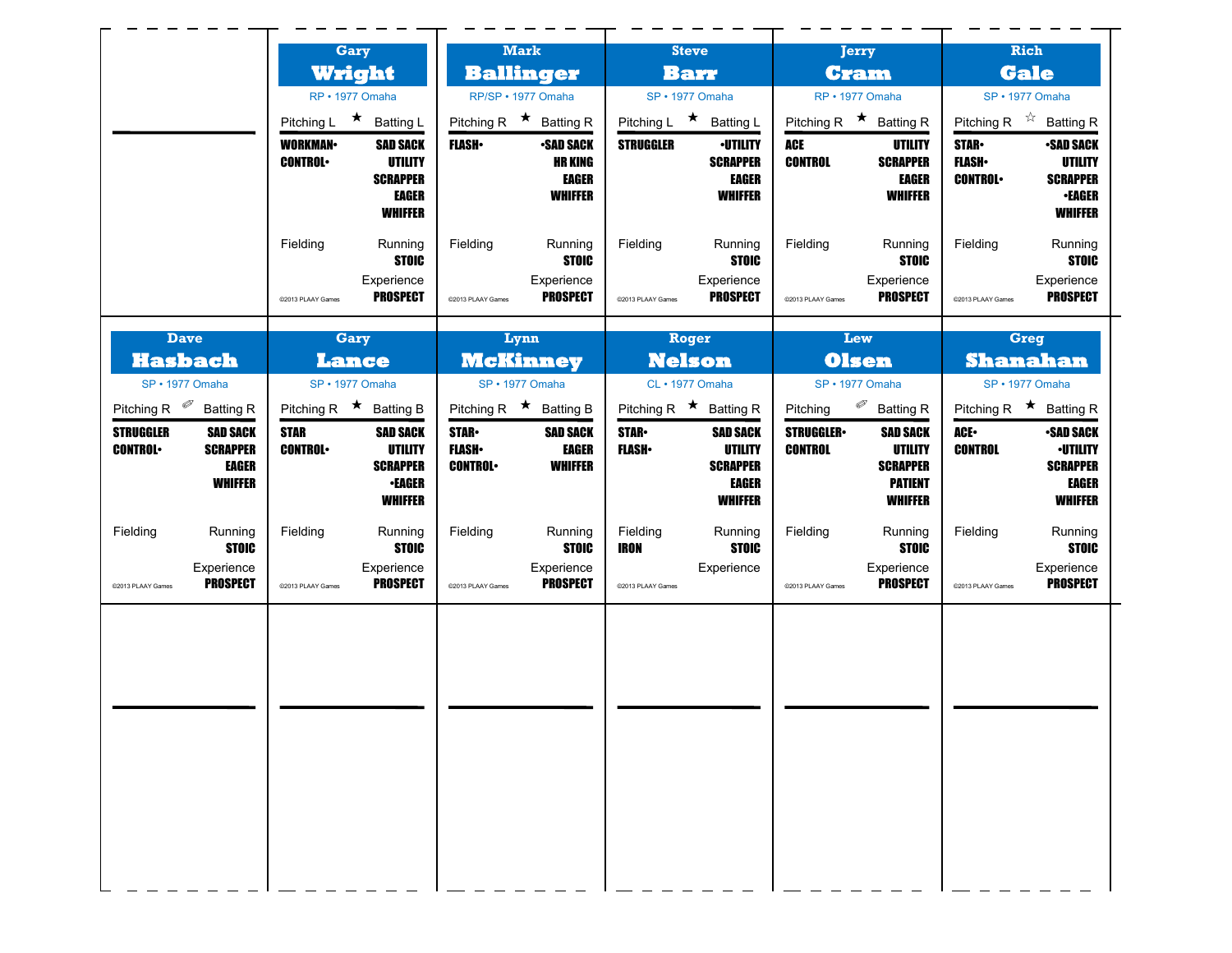| <b>Mike</b>                                                                                                                                                                                                      | Ed                                                                                       | <b>Scot</b>                                                                              | <b>Keith</b>                                                             | Ed                                                     | <b>Mike</b>                                                                                          |  |
|------------------------------------------------------------------------------------------------------------------------------------------------------------------------------------------------------------------|------------------------------------------------------------------------------------------|------------------------------------------------------------------------------------------|--------------------------------------------------------------------------|--------------------------------------------------------|------------------------------------------------------------------------------------------------------|--|
| <b>Gordon</b>                                                                                                                                                                                                    | Putnam                                                                                   | <b>Thompson</b>                                                                          | Drumright                                                                | <b>Crosby</b>                                          | <b>Adams</b>                                                                                         |  |
| C · 1977 Wichita                                                                                                                                                                                                 | C/1B • 1977 Wichita                                                                      | 1B/OF · 1977 Wichita                                                                     | 2B · 1977 Wichita                                                        | MI/3B · 1977 Wichita                                   | 3B/2B · 1977 Wichita                                                                                 |  |
| $\star$<br><b>Batting B</b>                                                                                                                                                                                      | $\stackrel{\wedge}{\bowtie}$<br><b>Batting R</b>                                         | $\star$<br><b>Batting L</b>                                                              | $\star$<br><b>Batting L</b>                                              | $\stackrel{\sim}{\sim}$<br><b>Batting L</b>            | $\star$ Batting R                                                                                    |  |
| <b>·UTILITY</b><br><b>PATIENT</b><br><b>WHIFFER</b>                                                                                                                                                              | <b>•HERO</b><br><b>•PATIENT</b><br><b>•WHIFFER</b>                                       | <b>•CHAMPION</b>                                                                         | <b>HERO</b><br><b>•EAGER</b><br><b>•GOOD EYE</b>                         | <b>HERO</b><br><b>•SCRAPPER</b>                        | ∙HERO<br><b>•CHAMPION</b><br><b>.SLUGGER</b><br><b>•HR KING</b><br><b>PATIENT</b><br><b>-WHIFFER</b> |  |
| Fielding<br>Running<br><b>STOIC</b>                                                                                                                                                                              | Fielding<br>Running                                                                      | Fielding<br>Running                                                                      | Fielding<br>Running<br><b>STOIC</b>                                      | Fielding<br>Running<br><b>STOIC</b>                    | Fielding<br>Running<br><b>•ACTIVE</b>                                                                |  |
| Experience<br><b>PROSPECT</b><br>@2013 PLAAY Games                                                                                                                                                               | Experience<br><b>PROSPECT</b><br>@2013 PLAAY Games                                       | Experience<br><b>PROSPECT</b><br>@2013 PLAAY Games                                       | Experience<br><b>PROSPECT</b><br>@2013 PLAAY Games                       | Experience<br>@2013 PLAAY Games                        | Experience<br><b>PROSPECT</b><br>@2013 PLAAY Games                                                   |  |
| <b>Douglas</b>                                                                                                                                                                                                   | <b>Robert</b>                                                                            | <b>Mike</b>                                                                              | Jim                                                                      | <b>Dave</b>                                            | Kent                                                                                                 |  |
| <b>Stodgel</b>                                                                                                                                                                                                   | <b>Umfleet</b>                                                                           | <b>Sember</b>                                                                            | <b>Dwyer</b>                                                             | <b>Schneck</b>                                         | <b>Jacobson</b>                                                                                      |  |
| 3B · 1977 Wichita                                                                                                                                                                                                | 3B · 1977 Wichita                                                                        | SS · 1977 Wichita                                                                        | OF • 1977 Wichita                                                        | OF • 1977 Wichita                                      | OF • 1977 Wichita                                                                                    |  |
| ☆<br><b>Batting R</b>                                                                                                                                                                                            | ☆<br><b>Batting L</b>                                                                    | $\star$ Batting R                                                                        | $\star$<br><b>Batting L</b>                                              | * Batting L                                            | $\star$ Batting L                                                                                    |  |
| <b>•UTILITY</b><br><b>.GOOD EYE</b>                                                                                                                                                                              | UTILITY<br><b>SCRAPPER</b><br><b>•WHIFFER</b>                                            | <b>WHIFFER</b>                                                                           | <b>•HERO</b><br><b>•CHAMPION</b><br><b>-SLUGGER</b><br><b>PATIENT</b>    | <b>·UTILITY</b><br><b>•HR KING</b><br><b>WHIFFER</b>   | <b>HERO</b>                                                                                          |  |
| Fielding<br>Running<br><b>IRON</b><br><b>STOIC</b><br>Experience<br><b>PROSPECT</b><br>@2013 PLAAY Games                                                                                                         | Fielding<br>Running<br><b>IRON</b><br>Experience<br><b>PROSPECT</b><br>@2013 PLAAY Games | Fielding<br>Running<br><b>IRON</b><br>Experience<br><b>PROSPECT</b><br>@2013 PLAAY Games | Fielding<br>Running<br><b>•ACTIVE</b><br>Experience<br>@2013 PLAAY Games | Fielding<br>Running<br>Experience<br>@2013 PLAAY Games | Fielding<br>Running<br><b>STOIC</b><br>Experience<br><b>PROSPECT</b><br>@2013 PLAAY Games            |  |
| <b>Bobby</b><br><b>Darwin</b><br>OF • 1977 Wichita<br>☆<br><b>Batting R</b><br><b>SLUGGER</b><br><b><i>•HR KING</i></b><br><b>PATIENT</b><br><b>WHIFFER</b><br>Fielding<br>Running<br><b>STOIC</b><br>Experience |                                                                                          |                                                                                          |                                                                          |                                                        |                                                                                                      |  |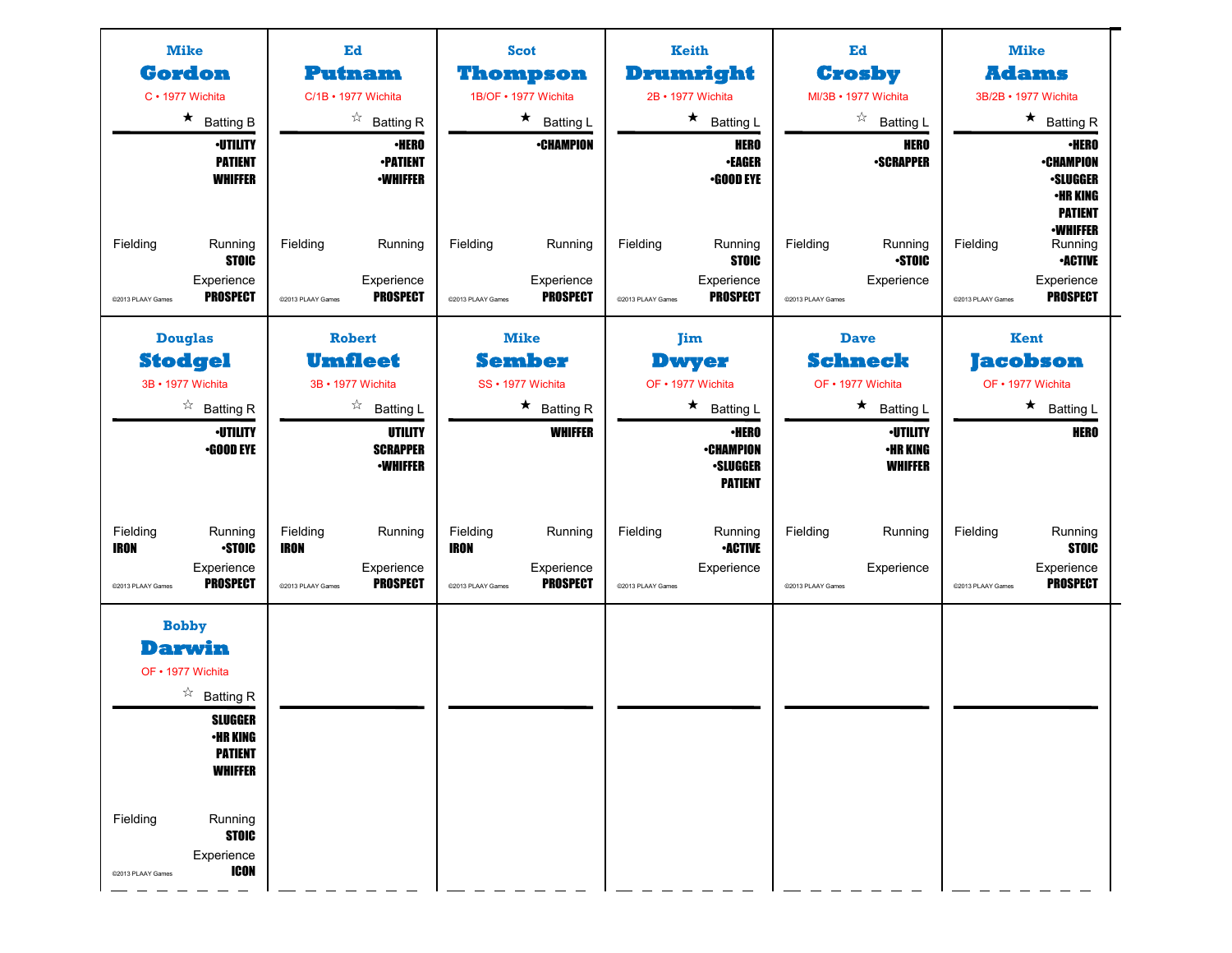| Jim                                                                                                                                | Ken                                                                                                                           | Pete                                                                                                                | Joe                                                                                                 | <b>Dave</b>                                                                                         | <b>Steve</b>                                                                                                  |  |
|------------------------------------------------------------------------------------------------------------------------------------|-------------------------------------------------------------------------------------------------------------------------------|---------------------------------------------------------------------------------------------------------------------|-----------------------------------------------------------------------------------------------------|-----------------------------------------------------------------------------------------------------|---------------------------------------------------------------------------------------------------------------|--|
| <b>Todd</b>                                                                                                                        | Frailing                                                                                                                      | <b>Broberg</b>                                                                                                      | <b>Decker</b>                                                                                       | <b>Geisel</b>                                                                                       | <b>Hamrick</b>                                                                                                |  |
| RP · 1977 Wichita                                                                                                                  | RP · 1977 Wichita                                                                                                             | SP · 1977 Wichita                                                                                                   | SP · 1977 Wichita                                                                                   | RP/SP · 1977 Wichita                                                                                | SP · 1977 Wichita                                                                                             |  |
| Pitching R $\mathscr{P}$<br><b>Batting L</b>                                                                                       | Pitching L $\vec{r}$ Batting L                                                                                                | Pitching R $\overrightarrow{x}$ Batting R                                                                           | Pitching R $\overrightarrow{x}$ Batting R                                                           | Pitching L $\star$ Batting L                                                                        | Pitching L $\star$ Batting R                                                                                  |  |
| ACE<br><b>SAD SACK</b><br><b>STAR</b><br><b>UTILITY</b><br><b>CONTROL</b><br><b>SCRAPPER</b><br><b>•PATIENT</b><br><b>•WHIFFER</b> | <b>WORKMAN-</b><br><b>SAD SACK</b><br><b>CONTROL</b><br><b>UTILITY</b><br><b>SCRAPPER</b><br><b>PATIENT</b><br><b>WHIFFER</b> | <b>STRUGGLER</b><br><b>•SLUGGER</b><br><b>FLASH</b><br>•HR KING<br><b>EAGER</b><br><b>CONTROL</b><br><b>WHIFFER</b> | <b>WORKMAN-</b><br><b>•SAD SACK</b><br><b>CONTROL</b><br><b>SCRAPPER</b><br>EAGER<br><b>WHIFFER</b> | <b>WORKMAN-</b><br><b>-SAD SACK</b><br><b>UTILITY</b><br><b>SCRAPPER</b><br>EAGER<br><b>WHIFFER</b> | <b>SAD SACK</b><br>WORKMAN<br><b>FLASH</b><br><b>SCRAPPER</b><br><b>WHIFFER</b>                               |  |
| Fielding<br>Running<br>STOIC                                                                                                       | Fielding<br>Running<br><b>STOIC</b>                                                                                           | Fielding<br>Running<br><b>STOIC</b>                                                                                 | Fielding<br>Running<br><b>STOIC</b>                                                                 | Fielding<br>Running<br><b>STOIC</b>                                                                 | Fielding<br>Running<br><b>STOIC</b>                                                                           |  |
| Experience<br>@2013 PLAAY Games                                                                                                    | Experience<br>@2013 PLAAY Games                                                                                               | Experience<br>@2013 PLAAY Games                                                                                     | Experience<br>@2013 PLAAY Games                                                                     | Experience<br><b>PROSPECT</b><br>@2013 PLAAY Games                                                  | Experience<br><b>PROSPECT</b><br>@2013 PLAAY Games                                                            |  |
| <b>Dennis</b>                                                                                                                      | <b>Donnie</b>                                                                                                                 | Gerry                                                                                                               | <b>Willie</b>                                                                                       | <b>Chuck</b>                                                                                        | <b>Oscar</b>                                                                                                  |  |
| Lamp                                                                                                                               | <b>Moore</b>                                                                                                                  | <b>Pirtle</b>                                                                                                       | Prall                                                                                               | <b>Rogers</b>                                                                                       | Zamora                                                                                                        |  |
| SP · 1977 Wichita                                                                                                                  | SP · 1977 Wichita                                                                                                             | RP · 1977 Wichita                                                                                                   | RP/SP · 1977 Wichita                                                                                | SP · 1977 Wichita                                                                                   | CL · 1977 Wichita                                                                                             |  |
| Pitching R $\star$ Batting R                                                                                                       | Pitching R $\overrightarrow{x}$ Batting L                                                                                     | Pitching R $\star$ Batting R                                                                                        | Pitching L ★ Batting L                                                                              | Pitching R $\star$<br><b>Batting L</b>                                                              | Pitching R $\star$ Batting R                                                                                  |  |
| <b>STAR</b><br><b>UTILITY</b><br><b>DB CONTROL</b><br><b>SCRAPPER</b><br><b>•PATIENT</b><br><b>WHIFFER</b>                         | <b>WORKMAN</b><br><b>-UTILITY</b><br><b>•HR KING</b><br><b>CONTROL</b><br>EAGER<br><b>WHIFFER</b>                             | <b>FLASH</b> •<br><b>SAD SACK</b><br>UTILITY<br><b>SCRAPPER</b><br><b>WHIFFER</b>                                   | <b>•HERO</b><br><b>STRUGGLER</b><br><b>WORKMAN</b><br><b>SCRAPPER</b><br><b>WHIFFER</b>             | <b>WORKMAN</b><br><b>UTILITY</b><br><b>•HR KING</b><br><b>CONTROL</b><br>EAGER<br><b>WHIFFER</b>    | <b>WORKMAN</b><br><b>·UTILITY</b><br><b>CONTROL</b><br><b>•SLUGGER</b><br>•HR KING<br>EAGER<br><b>WHIFFER</b> |  |
| Fielding<br>Running<br><b>STOIC</b>                                                                                                | Fielding<br>Running<br><b>STOIC</b>                                                                                           | Fielding<br>Running<br><b>STOIC</b>                                                                                 | Fielding<br>Running<br><b>STOIC</b>                                                                 | Fielding<br>Running<br><b>STOIC</b>                                                                 | Fielding<br>Running<br><b>STOIC</b>                                                                           |  |
| Experience<br><b>PROSPECT</b><br>@2013 PLAAY Games                                                                                 | Experience<br><b>PROSPECT</b><br>@2013 PLAAY Games                                                                            | Experience<br><b>PROSPECT</b><br>@2013 PLAAY Games                                                                  | Experience<br><b>PROSPECT</b><br>@2013 PLAAY Games                                                  | Experience<br><b>PROSPECT</b><br>@2013 PLAAY Games                                                  | Experience<br>@2013 PLAAY Games                                                                               |  |
|                                                                                                                                    |                                                                                                                               |                                                                                                                     |                                                                                                     |                                                                                                     |                                                                                                               |  |